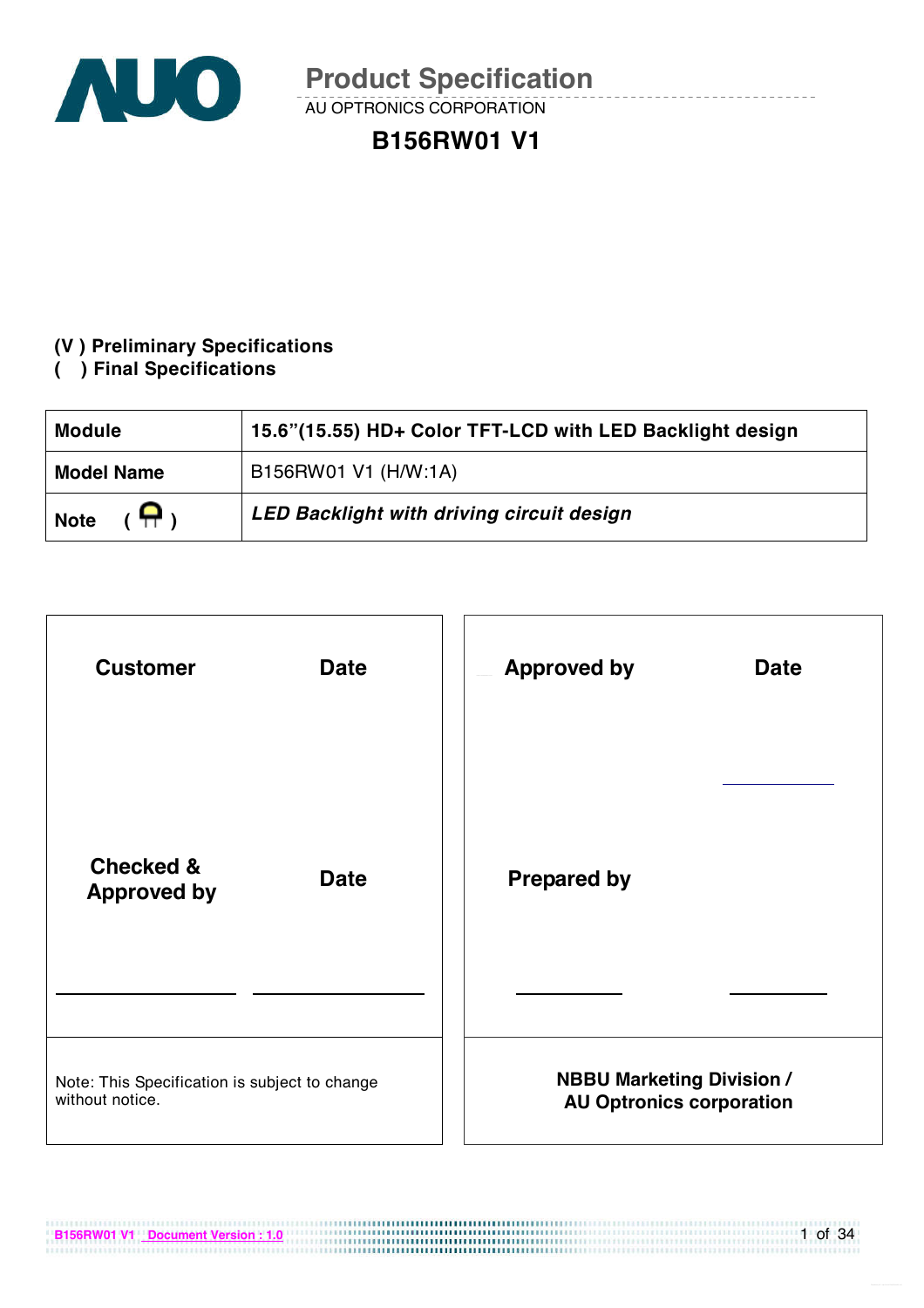

# **Contents**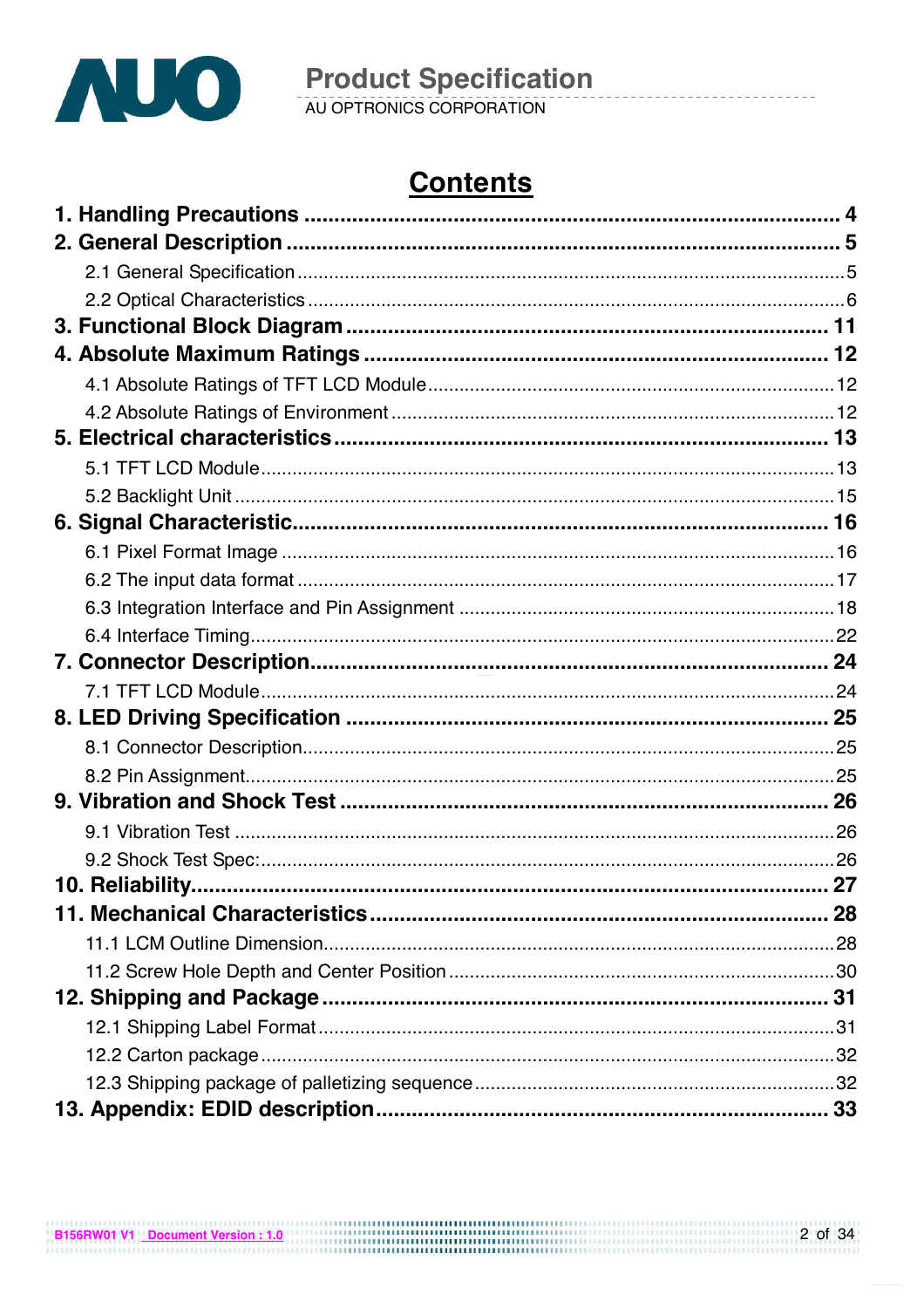

AU OPTRONICS CORPORATION

## **Record of Revision**

|     | <b>Version and Date</b> | Page | Old description                   | <b>New Description</b> | Remark |
|-----|-------------------------|------|-----------------------------------|------------------------|--------|
| 0.1 | 2009/07/09              | All  | <b>First Edition for Customer</b> |                        |        |
|     |                         |      |                                   |                        |        |
|     |                         |      |                                   |                        |        |
|     |                         |      |                                   |                        |        |
|     |                         |      |                                   |                        |        |
|     |                         |      |                                   |                        |        |
|     |                         |      |                                   |                        |        |
|     |                         |      |                                   |                        |        |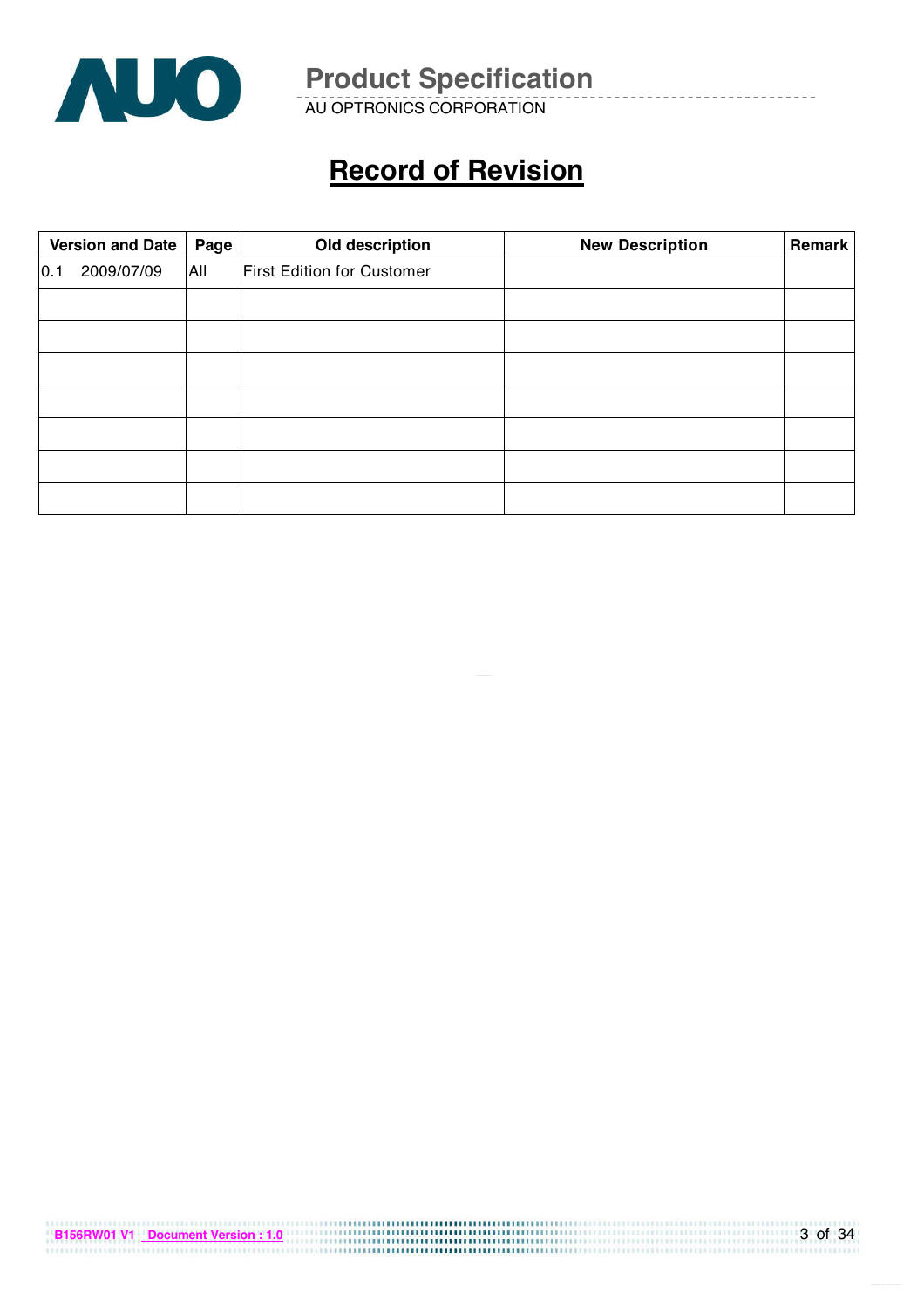

AU OPTRONICS CORPORATION

## **1. Handling Precautions**

- 1) Since front polarizer is easily damaged, pay attention not to scratch it.
- 2) Be sure to turn off power supply when inserting or disconnecting from input connector.
- 3) Wipe off water drop immediately. Long contact with water may cause discoloration or spots.
- 4) When the panel surface is soiled, wipe it with absorbent cotton or other soft cloth.
- 5) Since the panel is made of glass, it may break or crack if dropped or bumped on hard surface.
- 6) Since CMOS LSI is used in this module, take care of static electricity and insure human earth when handling.
- 7) Do not open nor modify the Module Assembly.
- 8) Do not press the reflector sheet at the back of the module to any directions.
- 9) At the insertion or removal of the Signal Interface Connector, be sure not to rotate nor tilt the Interface Connector of the TFT Module.
- 11)After installation of the TFT Module into an enclosure (Notebook PC Bezel, for example), do not twist nor bend the TFT Module even momentary. At designing the enclosure, it should be taken into consideration that no bending/twisting forces are applied to the TFT Module from outside. Otherwise the TFT Module may be damaged.
- 12) Small amount of materials having no flammability grade is used in the LCD module. The LCD module should be supplied by power complied with requirements of Limited Power Source (IEC60950 or UL1950), or be applied exemption.
- 13) Disconnecting power supply before handling LCD modules, it can prevent electric shock, DO NOT TOUCH the electrode parts, cables, connectors and LED circuit part of TFT module that a LED light bar build in as a light source of back light unit. It can prevent electrostic breakdown.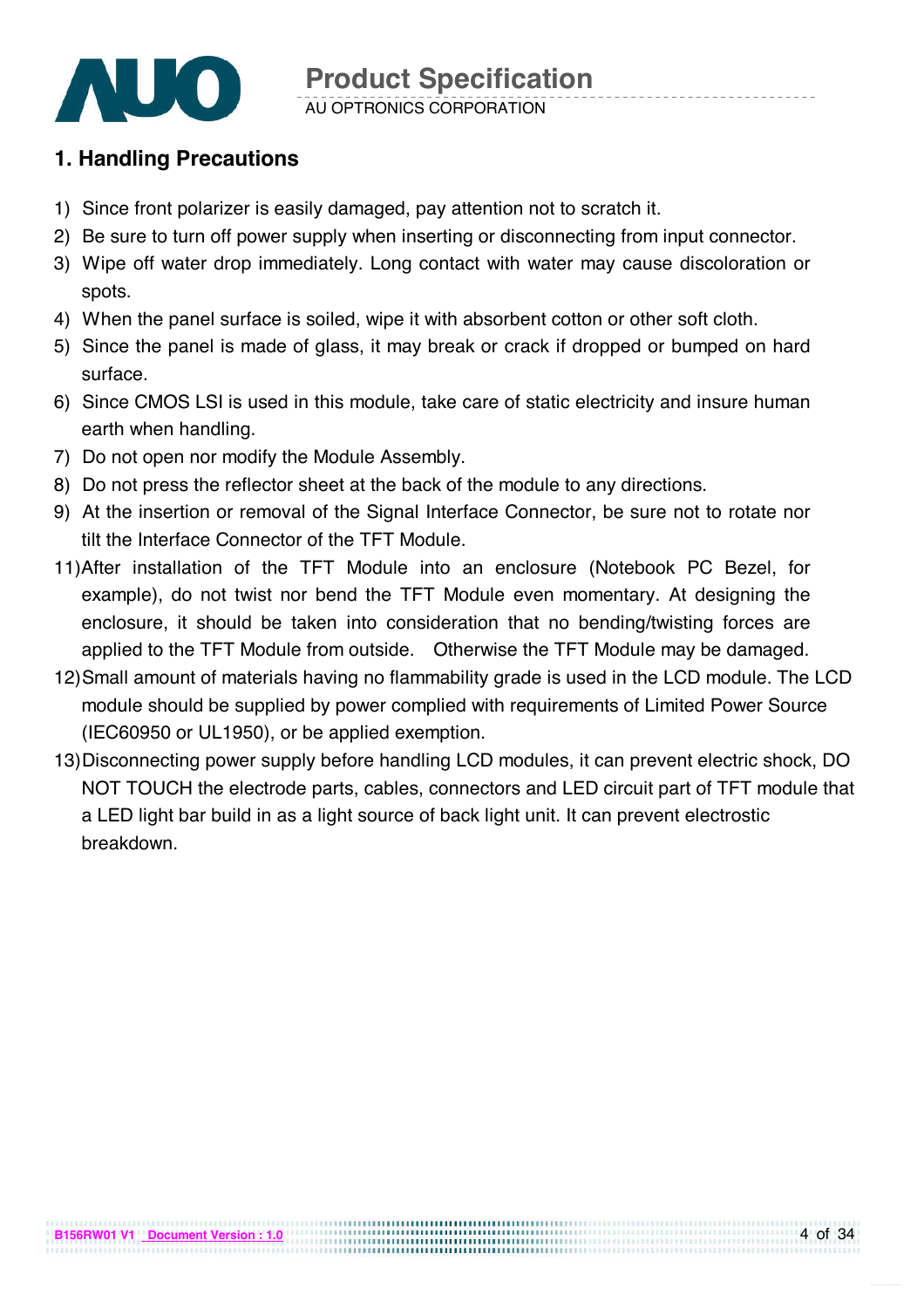

AU OPTRONICS CORPORATION

## **2. General Description**

B156RW01 V1 is a Color Active Matrix Liquid Crystal Display composed of a TFT LCD panel, a driver circuit, and LED backlight system. The screen format is intended to support the HD+ (1600(H) x 900(V)) screen and 262k colors (RGB 6-bits data driver) with LED backlight driving circuit. All input signals are LVDS interface compatible.

B156RW01 V1 is designed for a display unit of notebook style personal computer and industrial machine.

## **2.1 General Specification**

The following items are characteristics summary on the table at 25 °C condition:

| <b>Items</b>                                                     | <b>Unit</b>                             | <b>Specifications</b>                                      |      |       |       |  |  |
|------------------------------------------------------------------|-----------------------------------------|------------------------------------------------------------|------|-------|-------|--|--|
| Screen Diagonal                                                  | [mm]                                    | 394.87, 15.6"(15.55)                                       |      |       |       |  |  |
| <b>Active Area</b>                                               | [mm]                                    | 344.16 X 193.59                                            |      |       |       |  |  |
| Pixels H x V                                                     |                                         | 1600x3(RGB) x 900                                          |      |       |       |  |  |
| <b>Pixel Pitch</b>                                               | [mm]                                    | 0.215X0.215                                                |      |       |       |  |  |
| <b>Pixel Format</b>                                              |                                         | R.G.B. Vertical Stripe                                     |      |       |       |  |  |
| Display Mode                                                     |                                         | <b>Normally White</b>                                      |      |       |       |  |  |
| White Luminance (ILED=20mA)<br>(Note: ILED is LED current)       | $\lceil$ cd/m <sup>2</sup> $\rceil$     | 220 typ. (5 points average)<br>187 min. (5 points average) |      |       |       |  |  |
| <b>Luminance Uniformity</b>                                      |                                         | 1.25 max. (5 points)<br>1.50 max. (13 points)              |      |       |       |  |  |
| <b>Contrast Ratio</b>                                            |                                         | 400 typ.                                                   |      |       |       |  |  |
| Response Time                                                    | [ms]                                    | 8 typ/16max                                                |      |       |       |  |  |
| Nominal Input Voltage VDD                                        | [Volt]                                  | $+3.3$ typ.                                                |      |       |       |  |  |
| Power Consumption(Include Logic and<br>BLU power)                | [Watt]                                  | 6.8 max. (Include Logic and Blu power)                     |      |       |       |  |  |
| Weight                                                           | [Grams]                                 | 460 max.                                                   |      |       |       |  |  |
| Size<br>without<br>Physical<br>inverter,                         | [mm]                                    |                                                            | Min. | Typ.  | Max.  |  |  |
| bracket.                                                         |                                         | Length                                                     |      | 359.3 | 359.8 |  |  |
|                                                                  |                                         | Width                                                      |      | 209.5 | 210   |  |  |
|                                                                  |                                         | <b>Thickness</b>                                           |      |       | 5.7   |  |  |
| <b>Electrical Interface</b>                                      |                                         | 2 channel LVDS                                             |      |       |       |  |  |
| <b>Glass Thickness</b>                                           | [mm]                                    | 0.5                                                        |      |       |       |  |  |
| <b>Surface Treatment</b>                                         |                                         | Anti-Glare, Hardness 3H,                                   |      |       |       |  |  |
| <b>Support Color</b>                                             |                                         | 262K colors (RGB 6-bit)                                    |      |       |       |  |  |
| <b>Temperature Range</b><br>Operating<br>Storage (Non-Operating) | $[^{\circ}C]$<br>$\overline{C}^{\circ}$ | 0 to $+50$<br>$-20$ to $+60$                               |      |       |       |  |  |
| <b>RoHS Compliance</b>                                           |                                         | <b>RoHS Compliance</b>                                     |      |       |       |  |  |

..............................

**B156RW01 V1 Document Version : 1.0**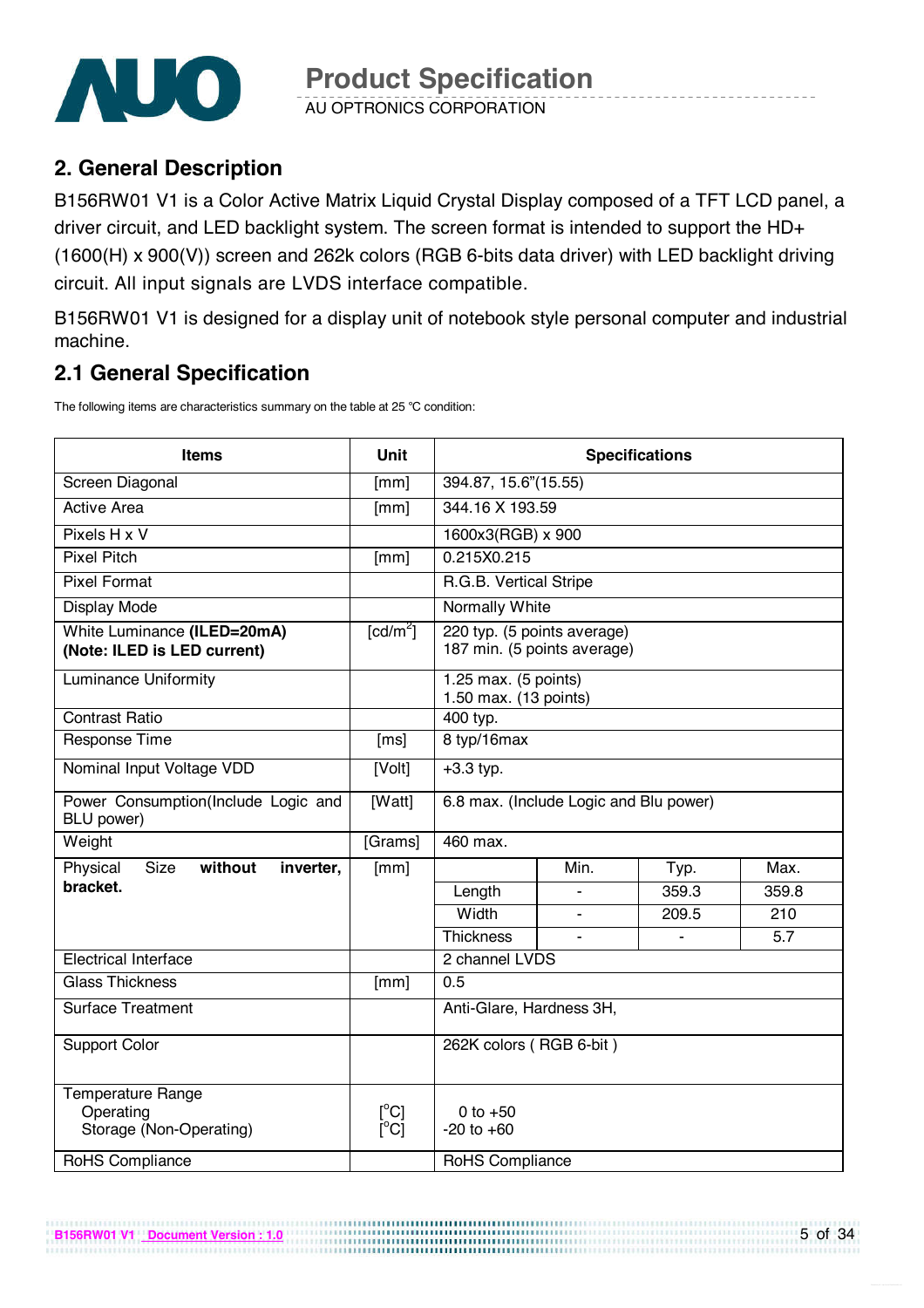

AU OPTRONICS CORPORATION

## **2.2 Optical Characteristics**

The optical characteristics are measured under stable conditions at 25°C (Room Temperature) :

| <b>Item</b>                         |              | <b>Symbol</b>           | <b>Conditions</b>       |         | Min.           | Typ.        | Max.           | <b>Unit</b>     | <b>Note</b>    |
|-------------------------------------|--------------|-------------------------|-------------------------|---------|----------------|-------------|----------------|-----------------|----------------|
| <b>White Luminance</b><br>ILED=20mA |              |                         | 5 points average        |         | 187            | 220         |                | $\text{cd/m}^2$ | 1, 4, 5.       |
|                                     |              | $\theta_{\rm R}$        | <b>Horizontal</b>       | (Right) | 60             | 70          |                |                 |                |
| <b>Viewing Angle</b>                |              | $\theta_L$              | $CR = 10$               | (Left)  | 60             | 70          |                | degree          |                |
|                                     |              | Ψн                      | <b>Vertical</b>         | (Upper) | 45             | 60          |                |                 | 4, 9           |
|                                     |              | ΨL                      | $CR = 10$               | (Lower) | 50             | 60          |                |                 |                |
| Luminance<br><b>Uniformity</b>      |              | $\delta_{5P}$           | <b>5 Points</b>         |         |                | -           | 1.25           |                 | 1, 3, 4        |
| Luminance<br><b>Uniformity</b>      |              | $\delta_{13P}$          | <b>13 Points</b>        |         |                |             | 1.50           |                 | 2, 3, 4        |
| <b>Contrast Ratio</b>               |              | <b>CR</b>               |                         |         | 300            | 400         | $\blacksquare$ |                 | 4, 6           |
| <b>Cross talk</b>                   |              | $\%$                    |                         |         | $\blacksquare$ |             | 4              |                 | 4, 7           |
|                                     |              | $T_{r}$                 | <b>Rising</b>           |         | $\blacksquare$ | $\mathbf 2$ | $\blacksquare$ |                 |                |
| <b>Response Time</b>                |              | $\mathsf{T}_\mathsf{f}$ | <b>Falling</b>          |         | $\blacksquare$ | 6           | $\blacksquare$ | msec            | 4, 8           |
|                                     |              | $T_{\rm RT}$            | <b>Rising + Falling</b> |         |                | 8           | 16             |                 |                |
|                                     | <b>Red</b>   | <b>Rx</b>               |                         |         | 0.593          | 0.623       | 0.653          |                 |                |
|                                     |              | <b>Ry</b>               |                         |         | 0.321          | 0.351       | 0.381          |                 |                |
|                                     | <b>Green</b> | Gx                      |                         |         | 0.306          | 0.336       | 0.366          |                 |                |
| Color /<br><b>Chromaticity</b>      |              | Gy                      |                         |         | 0.544          | 0.574       | 0.604          |                 |                |
| <b>Coodinates</b>                   |              | <b>Bx</b>               | <b>CIE 1931</b>         |         | 0.118          | 0.148       | 0.178          |                 | $\overline{4}$ |
|                                     | <b>Blue</b>  | <b>By</b>               |                         |         | 0.023          | 0.053       | 0.083          |                 |                |
|                                     | <b>White</b> | Wx                      |                         |         | 0.283          | 0.313       | 0.343          |                 |                |
|                                     |              | Wy                      |                         |         | 0.299          | 0.329       | 0.359          |                 |                |
| <b>NTSC</b>                         |              | $\%$                    |                         |         |                | 60          |                |                 |                |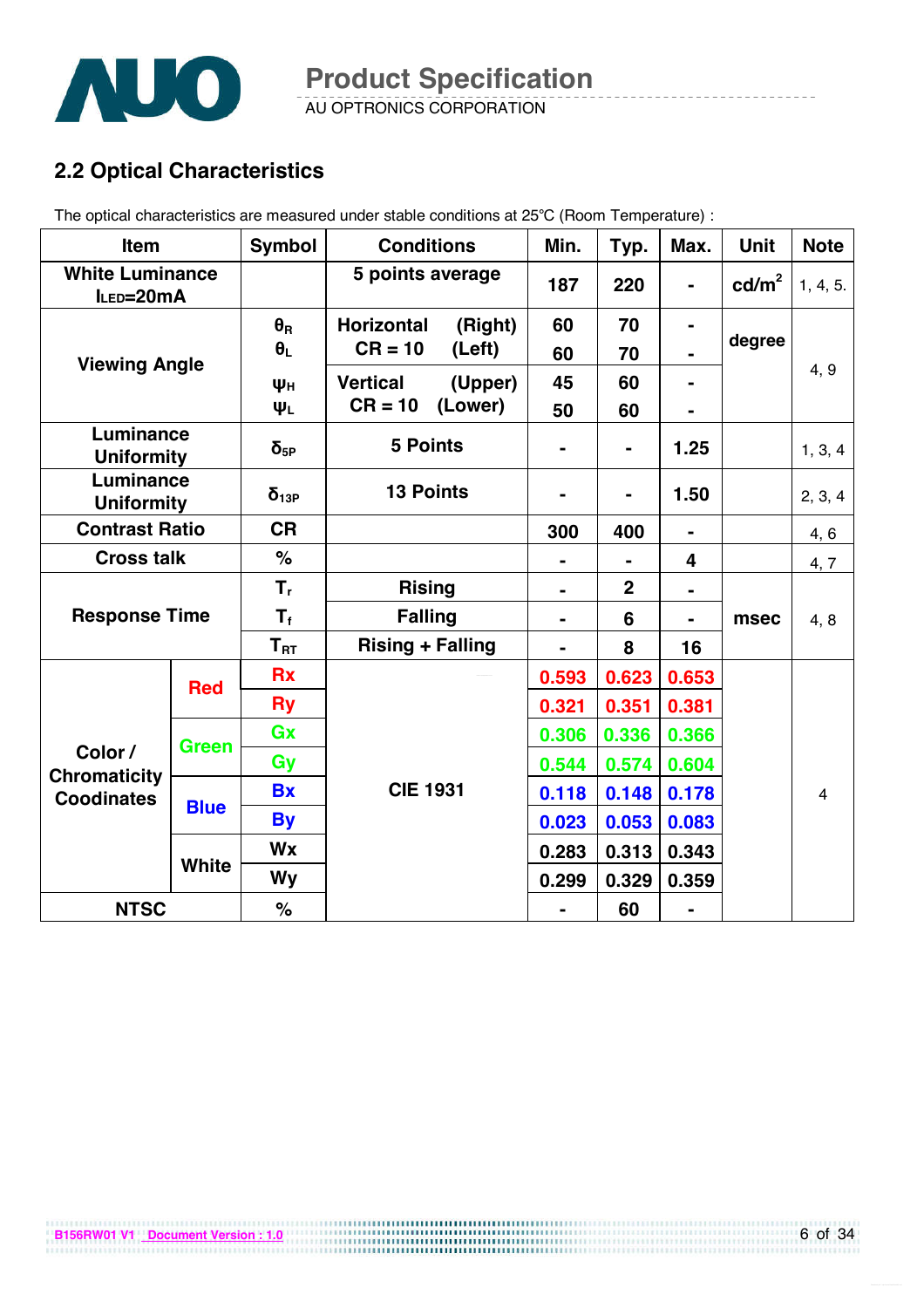

AU OPTRONICS CORPORATION

**Note 1**: 5 points position (Ref: Active area)



**Note 2**: 13 points position (Ref: Active area)





|                          |  | Maximum Brightness of five points     |
|--------------------------|--|---------------------------------------|
| $\delta$ ws              |  | Minimum Brightness of five points     |
|                          |  | Maximum Brightness of thirteen points |
| $\delta$ W <sub>13</sub> |  | Minimum Brightness of thirteen points |

#### **Note 4**: Measurement method

The LCD module should be stabilized at given temperature for 30 minutes to avoid abrupt temperature change during measuring. In order to stabilize the luminance, the measurement should be executed after lighting Backlight

7 of 34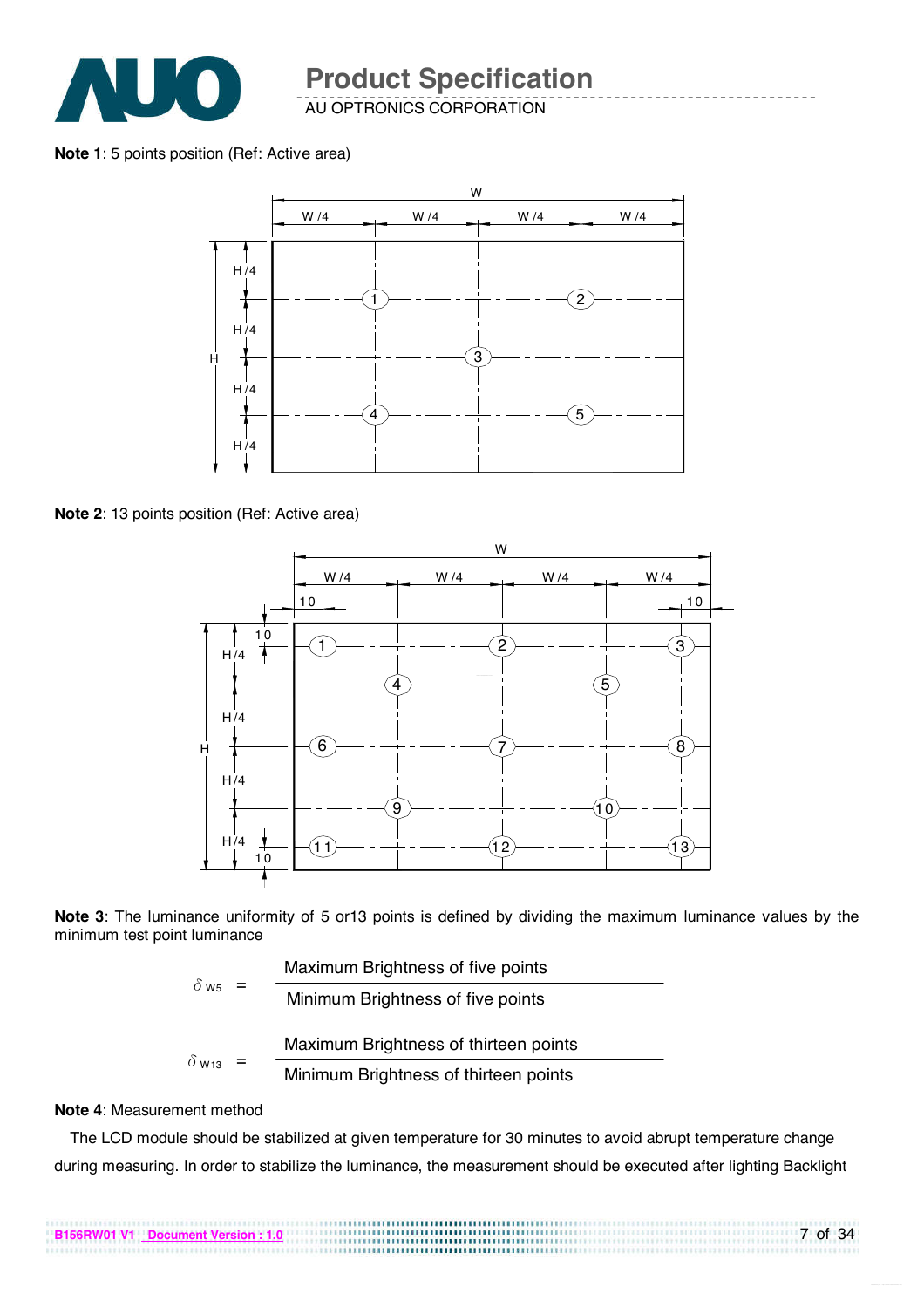

AU OPTRONICS CORPORATION

for 30 minutes in a stable, windless and dark room, and it should be measured in the center of screen.



Center of the screen

.................................

**Note 5**: Definition of Average Luminance of White (Y<sub>L</sub>):

Measure the luminance of gray level 63 at 5 points,  $Y_L = [L (1) + L (2) + L (3) + L (4) + L (5)] / 5$ 

L (x) is corresponding to the luminance of the point X at Figure in Note (1).

#### **Note 6**: Definition of contrast ratio:

Contrast ratio is calculated with the following formula.

Contrast ratio (CR)= Brightness on the "White" state Brightness on the "Black" state

#### **Note 7**: Definition of Cross Talk (CT)

 $CT = 1 Y_B - Y_A 1 / Y_A \times 100$  (%)

#### **Where**

 $Y_A$  = Luminance of measured location without gray level 0 pattern (cd/m2)

 $Y_B$  = Luminance of measured location with gray level 0 pattern (cd/m<sub>2</sub>)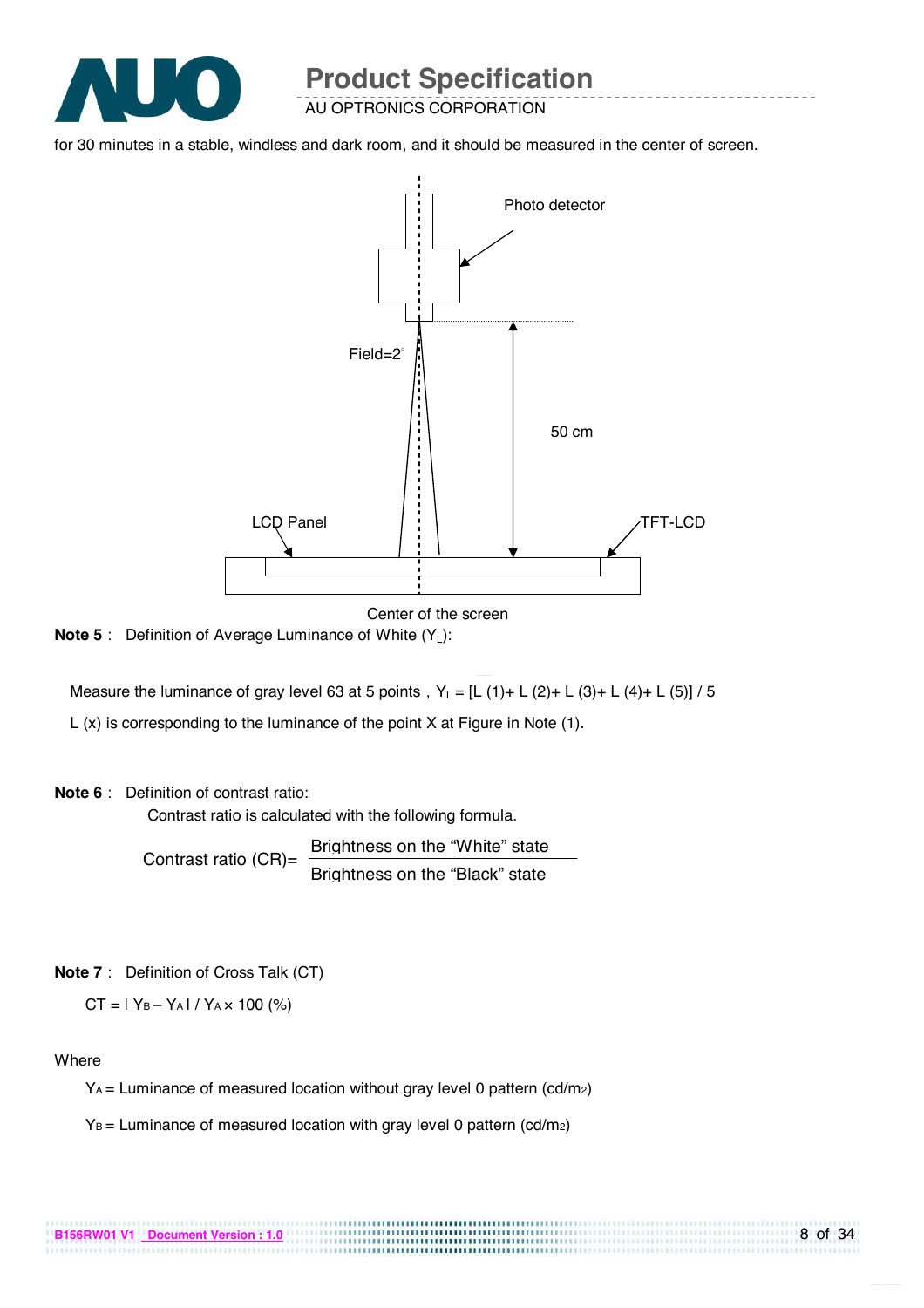

AU OPTRONICS CORPORATION



**Note 8**: Definition of response time:

The output signals of BM-7 or equivalent are measured when the input signals are changed from "Black" to "White" (falling time) and from "White" to "Black" (rising time), respectively. The response time interval between the 10% and 90% of amplitudes. Refer to figure as below.

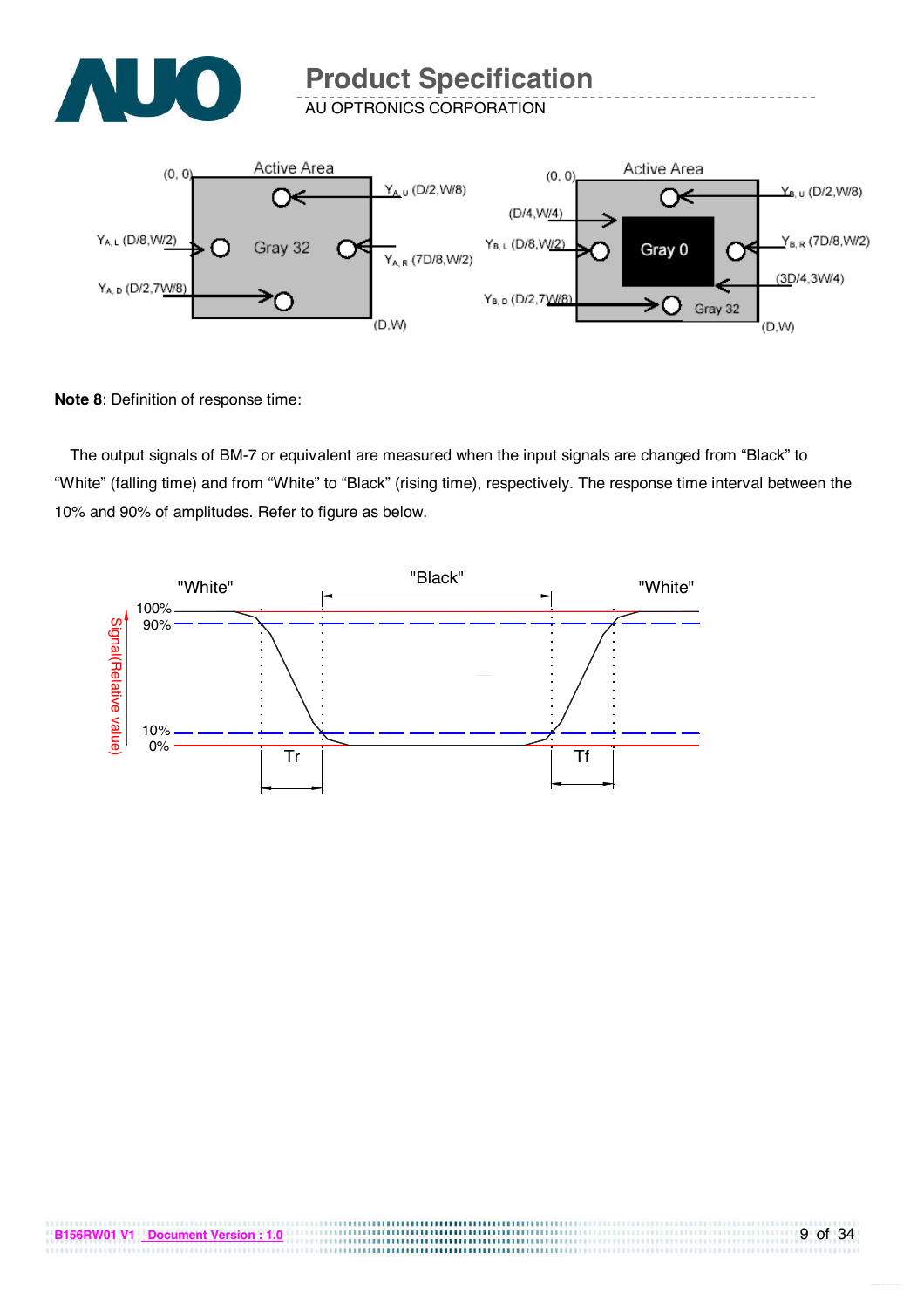

AU OPTRONICS CORPORATION

#### **Note 9**. Definition of viewing angle

Viewing angle is the measurement of contrast ratio  $\geq 10$ , at the screen center, over a 180° horizontal and 180° vertical range (off-normal viewing angles). The 180° viewing angle range is broken down as follows; 90 ° ( θ) horizontal left and right and 90° ( Φ) vertical, high (up) and low (down). The measurement direction is typically perpendicular to the display surface with the screen rotated about its center to develop the desired measurement viewing angle.



,,,,,,,,,,,,,,,,,,,,,,,,,,,,,,,,,,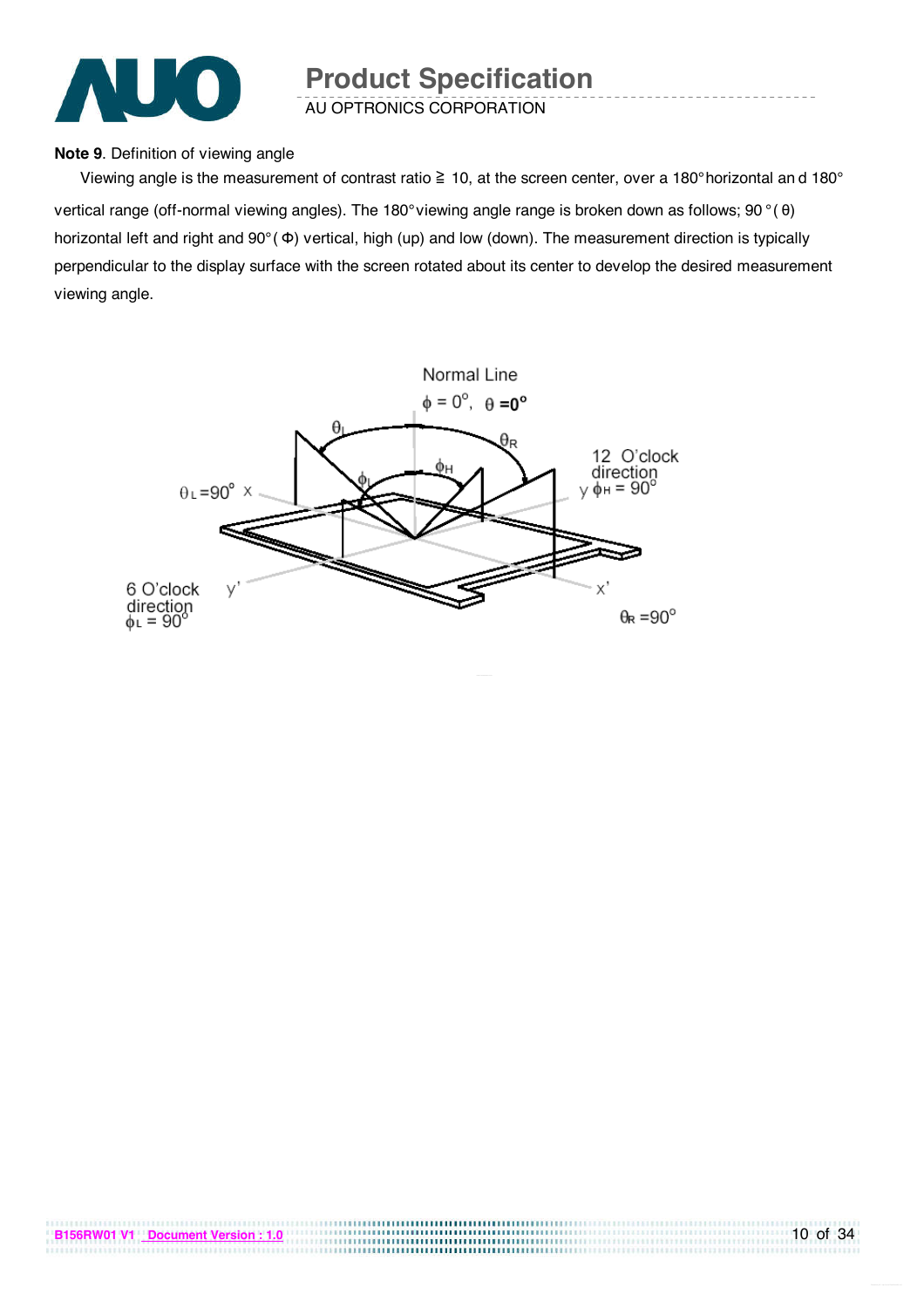

AU OPTRONICS CORPORATION

## **3. Functional Block Diagram**

The following diagram shows the functional block of the 15.6 inches wide Color TFT/LCD 40 Pin (One CH/connector Module)

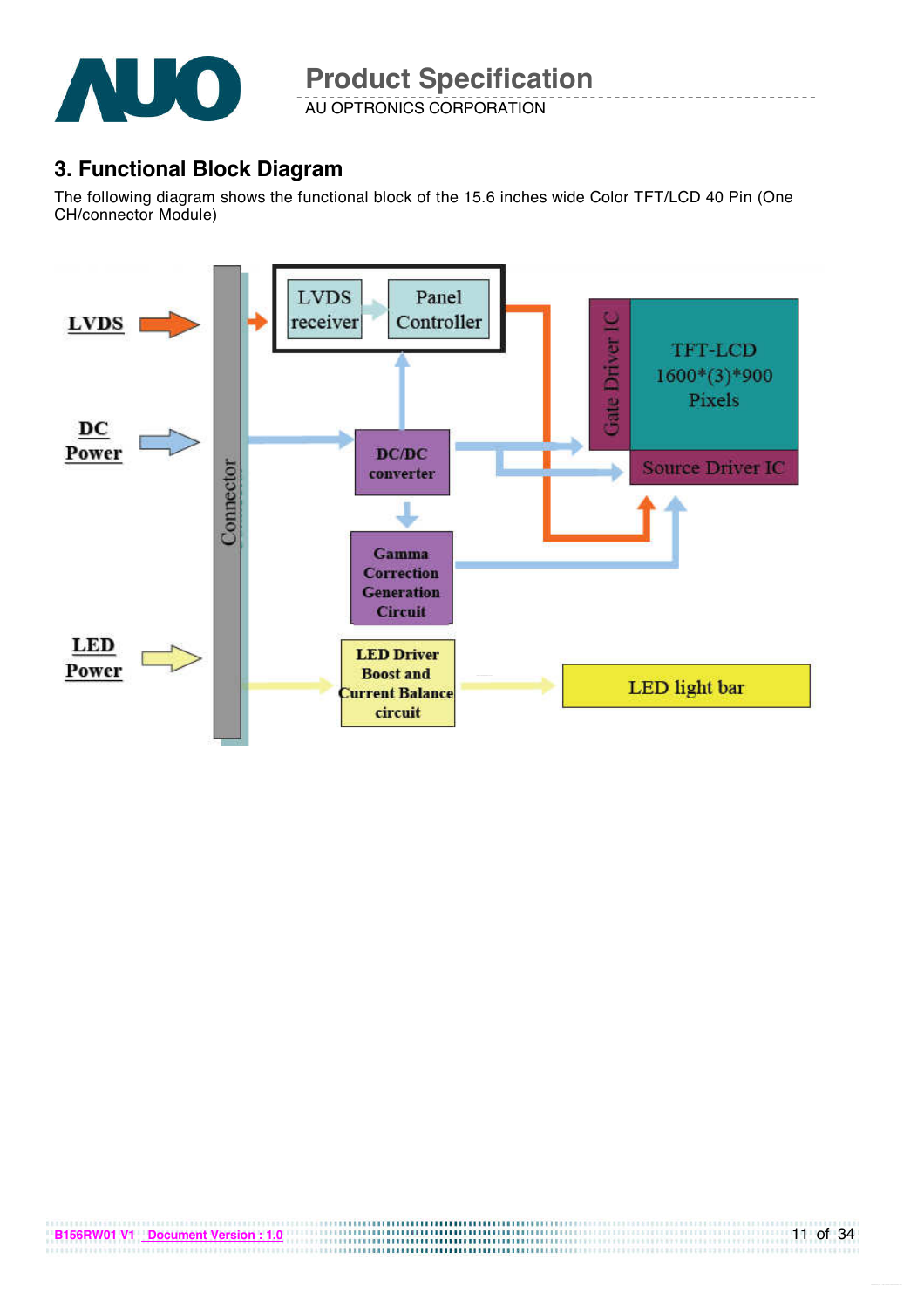

AU OPTRONICS CORPORATION

### **4. Absolute Maximum Ratings**

An absolute maximum rating of the module is as following:

### **4.1 Absolute Ratings of TFT LCD Module**

| ltem            | Svmbol | Min    | Max  | Unit   | <b>Conditions</b> |
|-----------------|--------|--------|------|--------|-------------------|
| Logic/LCD Drive | Vin    | $-0.3$ | +4.0 | [Volt] | Note 1 C          |

### **4.2 Absolute Ratings of Environment**

| <b>Item</b>                  | Symbol     | Min | Max   | Unit                                    | <b>Conditions</b> |
|------------------------------|------------|-----|-------|-----------------------------------------|-------------------|
| <b>Operating Temperature</b> | TOP        |     | $+50$ | $\mathsf{I}^\circ\mathsf{Cl}$           | Note 4            |
| <b>Operation Humidity</b>    | <b>HOP</b> | 5   | 95    | [%RH]                                   | Note 4            |
| Storage Temperature          | TST        | -20 | $+60$ | $\mathsf{I}^\circ\mathsf{C} \mathsf{I}$ | Note 4            |
| <b>Storage Humidity</b>      | HST        | 5   | 95    | [%RH]                                   | Note 4            |

Note 1: At Ta (25°C)

Note 2: Permanent damage to the device may occur if exceed maximum values

Note 3: LED specification refer to section 5.2

#### **Note 4: For quality performance, please refer to AUO IIS (Incoming Inspection Standard)**.



.............................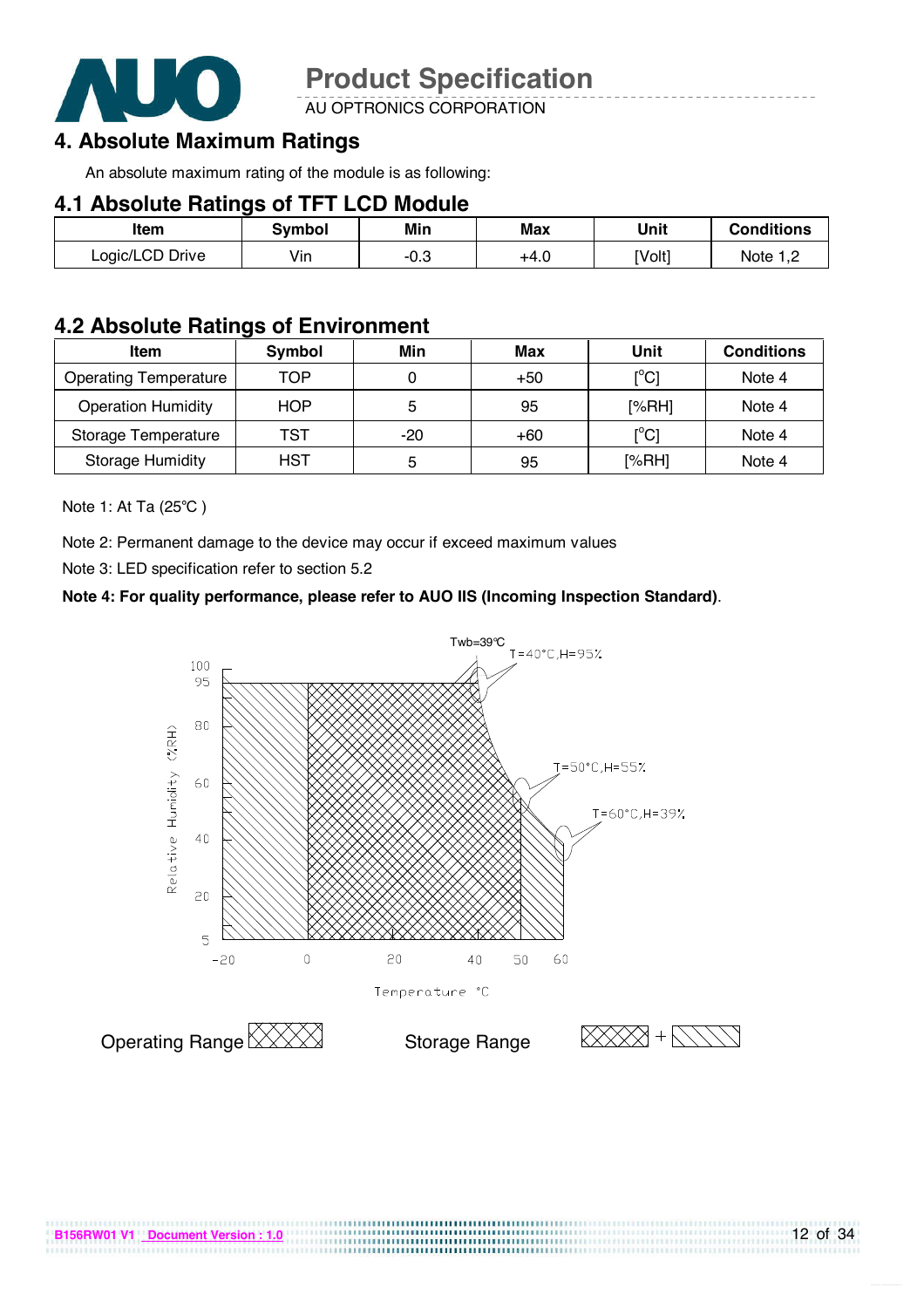

AU OPTRONICS CORPORATION

### **5. Electrical characteristics**

### **5.1 TFT LCD Module**

### **5.1.1 Power Specification**

Input power specifications are as follows;

The power specification are measured under 25°C and frame frenquency under 60Hz

| <b>Symble</b> | <b>Parameter</b>      | Min                      | Typ | <b>Max</b> | <b>Units</b> | <b>Note</b> |
|---------------|-----------------------|--------------------------|-----|------------|--------------|-------------|
| <b>VDD</b>    | Logic/LCD Drive       | 3.0                      | 3.3 | 3.6        | [Volt]       |             |
|               | Voltage               |                          |     |            |              |             |
| <b>PDD</b>    | <b>VDD Power</b>      | ۰                        |     | 1.7        | [Watt]       | Note 1/2    |
| <b>IDD</b>    | <b>IDD Current</b>    | $\overline{\phantom{a}}$ |     | 500        | [mA]         | Note 1/2    |
| <b>IRush</b>  | <b>Inrush Current</b> |                          |     | 2000       | [mA]         | Note 3      |
| <b>VDDrp</b>  | Allowable             | ۰                        |     | 100        | [mV]         |             |
|               | Logic/LCD Drive       |                          |     |            | $p-p$        |             |
|               | <b>Ripple Voltage</b> |                          |     |            |              |             |

Note 1: Maximum Measurement Condition: Black Pattern

- Note 2:Typical Measurement Condition: Mosaic Pattern
- Note 3: Measure Condition



<u>win manual win rising time a</u>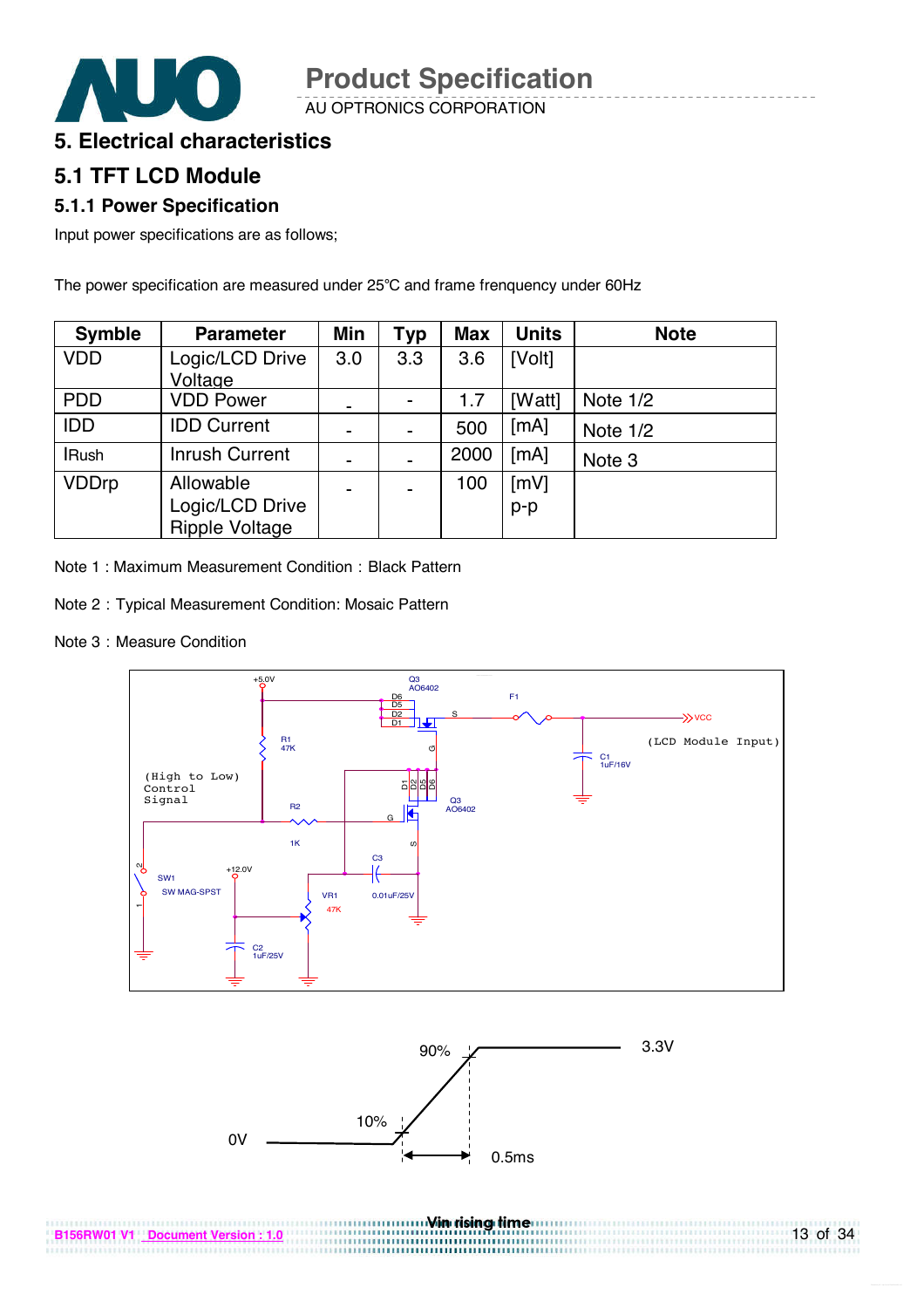

AU OPTRONICS CORPORATION

### **5.1.2 Signal Electrical Characteristics**

Input signals shall be low or High-impedance state when VDD is off.

Signal electrical characteristics are as follows;

| <b>Parameter</b> | <b>Condition</b>                                       | Min    |       | <b>Unit</b>        |
|------------------|--------------------------------------------------------|--------|-------|--------------------|
| Vth              | Differential Input High<br>Threshold (Vcm=+1.2V)       |        | 100   | $\lceil mV \rceil$ |
| Vtl              | <b>Differential Input Low</b><br>Threshold (Vcm=+1.2V) | $-100$ |       | [mV]               |
| Vid              | Differential Input<br>Voltage                          | 100    | 600   | $\lceil mV \rceil$ |
| Vcm              | Differential Input<br>Common Mode Voltage              | 1.125  | 1.375 | [V]                |

Note: LVDS Signal Waveform



,,,,,,,,,,,,,,,,,,,,,,,,,,,,,,,,,,,,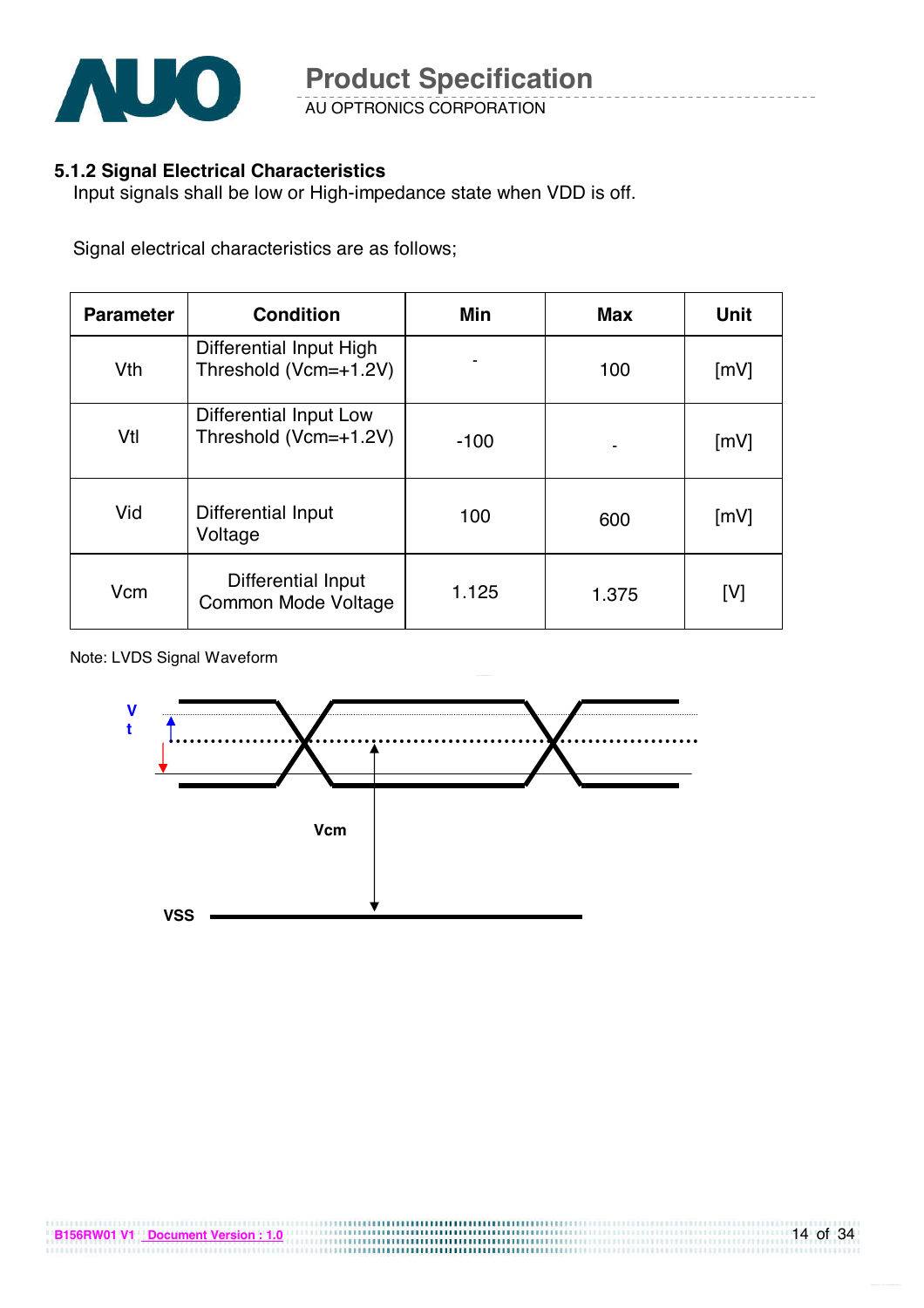

AU OPTRONICS CORPORATION

### **5.2.1 LED Characteristics**

| <b>Parameter</b>                      | <b>Symbol</b> | Min    | Typ            | <b>Max</b>     | <b>Units</b> | <b>Condition</b>                                   |
|---------------------------------------|---------------|--------|----------------|----------------|--------------|----------------------------------------------------|
| <b>Backlight Power</b><br>consumption | $P_{LED}$     |        | 4.82           | 4.88           | [Watt]       | (Ta=25°C), Note 1<br>Vin= 12 V or 5V               |
| <b>LED Life-Time</b>                  | N/A           | 10,000 | $\blacksquare$ | $\blacksquare$ | Hour         | $(Ta=25^{\circ}C)$ , Note 2<br>$I_c=20 \text{ mA}$ |

**Note 1:** Calculator value for reference  $P_{LED} = VF$  (Normal Distribution) \* IF (Normal Distribution) / Efficiency **Note 2:** The LED life-time define as the estimated time to 50% degradation of initial luminous.

### **5.2.2 Backlight Input signal Characteristics**

| <b>Parameter</b>                             | <b>Symbol</b>           | Min | <b>Typ</b> | <b>Max</b> | <b>Units</b>  | <b>Condition</b>       |
|----------------------------------------------|-------------------------|-----|------------|------------|---------------|------------------------|
| <b>LED Power Supply</b>                      | V <sub>LED</sub>        | 7.0 | 12.0       | 21.0       | [Volt]        |                        |
| <b>LED Enable Input</b><br><b>High Level</b> |                         | 2.5 |            | 5.5        | [Volt]        |                        |
| <b>LED Enable Input</b><br>Low Level         | $V_{LED\_EN}$           |     |            | 0.8        | [Volt]        | Define as              |
| <b>PWM Logic Input</b><br><b>High Level</b>  |                         | 2.5 |            | 5.5        | [Volt]        | Connector<br>Interface |
| <b>PWM Logic Input</b><br>Low Level          | $V_{\rm PWM\_EN}$       |     |            | 0.8        | [Volt]        | (Ta=25°C)              |
| <b>PWM Input Frequency</b>                   | <b>F</b> <sub>PWM</sub> | 100 | 200        | 20K        | Hz            |                        |
| <b>PWM Duty ratio</b>                        | Duty                    | 5   |            | 100        | $\frac{1}{2}$ |                        |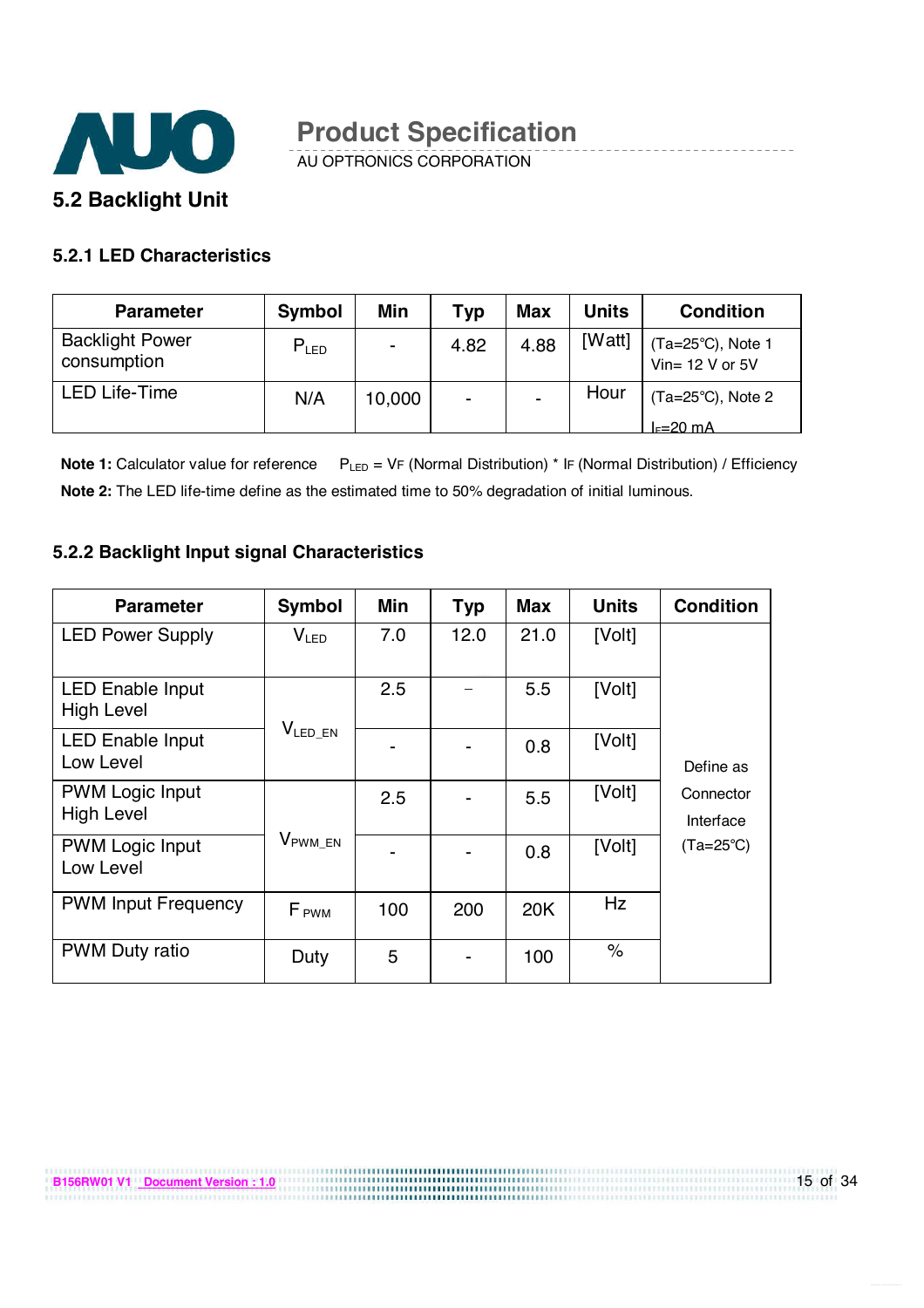

AU OPTRONICS CORPORATION

## **6. Signal Characteristic**

### **6.1 Pixel Format Image**

Following figure shows the relationship of the input signals and LCD pixel format.

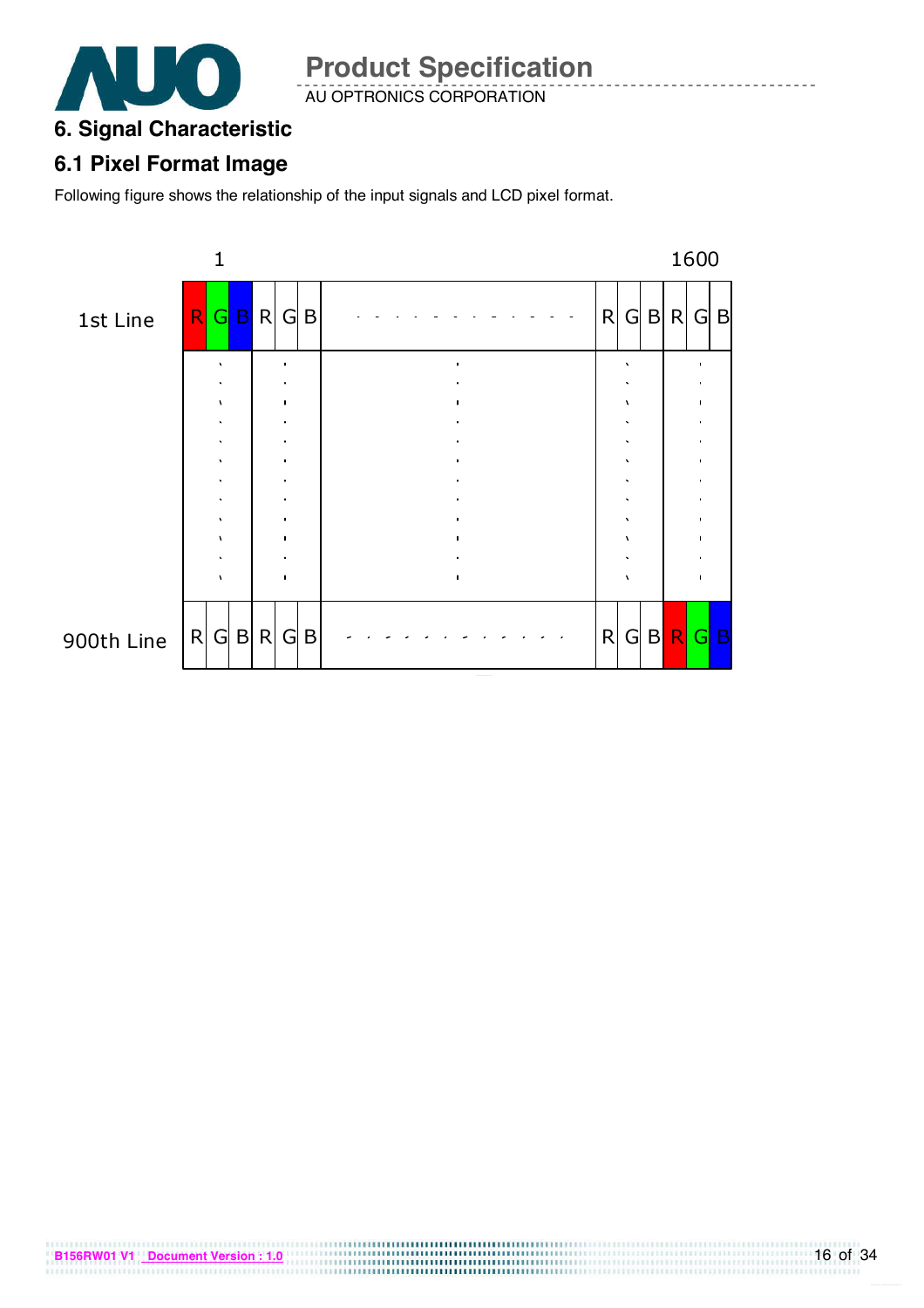

AU OPTRONICS CORPORATION

### **6.2 The input data format**



| <b>Signal Name</b> | <b>Description</b>     |                                                                            |
|--------------------|------------------------|----------------------------------------------------------------------------|
| R <sub>5</sub>     | Red Data 5 (MSB)       | Red-pixel Data                                                             |
| R <sub>4</sub>     | Red Data 4             | Each red pixel's brightness data consists of these 6 bits pixel data.      |
| R <sub>3</sub>     | Red Data 3             |                                                                            |
| R <sub>2</sub>     | Red Data 2             |                                                                            |
| R1                 | Red Data 1             |                                                                            |
| R <sub>0</sub>     | Red Data 0 (LSB)       |                                                                            |
|                    |                        |                                                                            |
|                    | Red-pixel Data         |                                                                            |
|                    |                        |                                                                            |
| G5                 | Green Data 5 (MSB)     | Green-pixel Data                                                           |
| G <sub>4</sub>     | Green Data 4           | Each green pixel's brightness data consists of these 6 bits pixel data.    |
| G <sub>3</sub>     | Green Data 3           |                                                                            |
| G <sub>2</sub>     | Green Data 2           |                                                                            |
| G <sub>1</sub>     | Green Data 1           |                                                                            |
| G <sub>0</sub>     | Green Data 0 (LSB)     |                                                                            |
|                    |                        |                                                                            |
|                    | Green-pixel Data       |                                                                            |
| <b>B5</b>          | Blue Data 5 (MSB)      | <b>Blue-pixel Data</b>                                                     |
| <b>B4</b>          | Blue Data 4            | Each blue pixel's brightness data consists of these 6 bits pixel data.     |
| B <sub>3</sub>     | Blue Data 3            |                                                                            |
| <b>B2</b>          | Blue Data 2            |                                                                            |
| <b>B1</b>          | Blue Data 1            |                                                                            |
| B <sub>0</sub>     | Blue Data 0 (LSB)      |                                                                            |
|                    |                        |                                                                            |
|                    | <b>Blue-pixel Data</b> |                                                                            |
| <b>RxCLKIN</b>     | Data Clock             | The signal is used to strobe the pixel data and DE signals. All pixel data |
|                    |                        | shall be valid at the falling edge when the DE signal is high.             |
| <b>DE</b>          | <b>Display Timing</b>  | This signal is strobed at the falling edge of                              |
|                    |                        | RxCLKIN. When the signal is high, the pixel data shall be valid to be      |
|                    |                        | displayed.                                                                 |
| VS                 | <b>Vertical Sync</b>   | The signal is synchronized to RxCLKIN.                                     |
| <b>HS</b>          | Horizontal Sync        | The signal is synchronized to RxCLKIN.                                     |

Note: Output signals from any system shall be low or High-impedance state when VDD is off.

**B156RW01 V1** <u>Document Version : 1.0</u> 17 of 34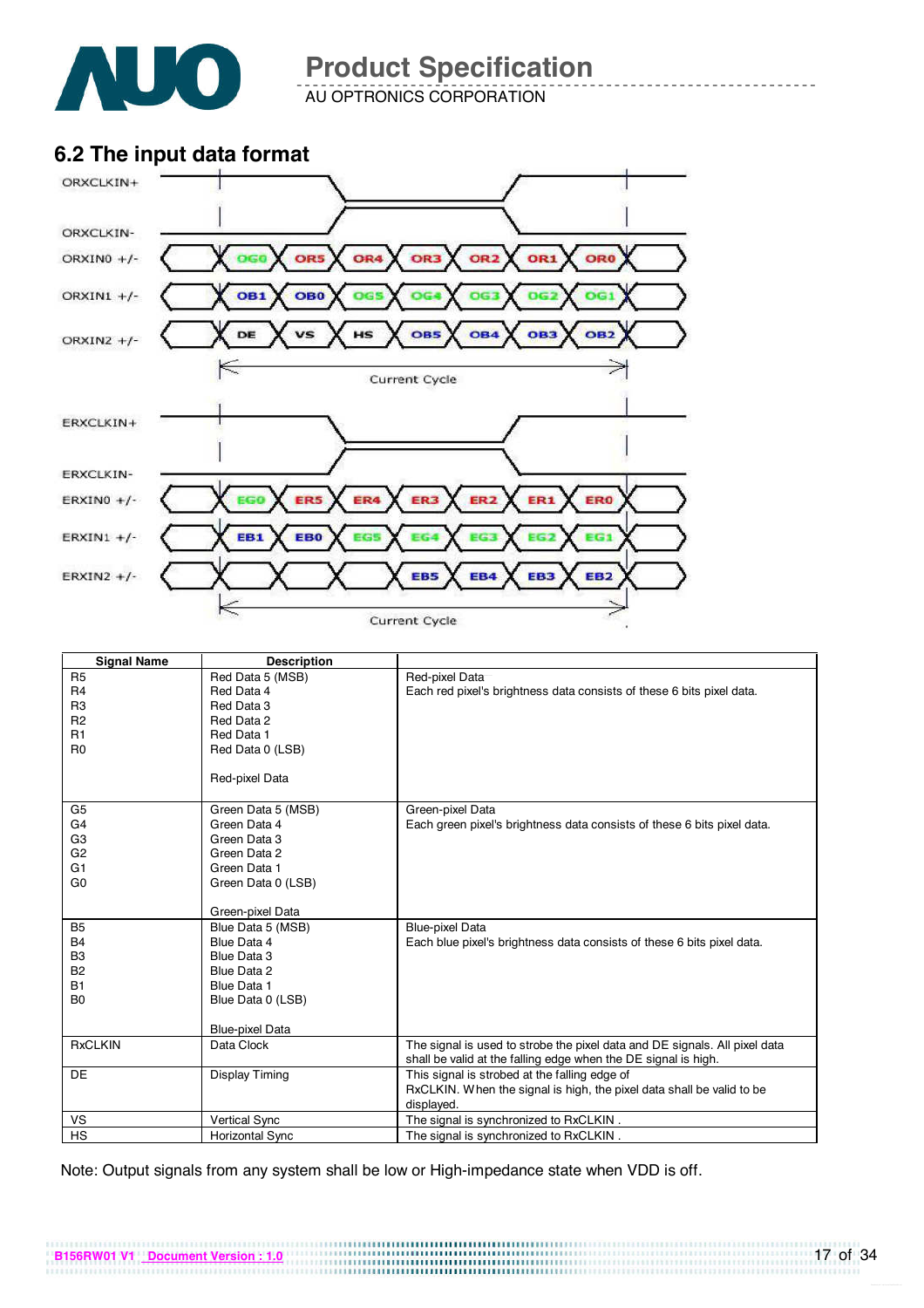

AU OPTRONICS CORPORATION

## **6.3 Integration Interface and Pin Assignment**

LVDS is a differential signal technology for LCD interface and high speed data transfer device.

| Pin            | <b>Signal</b> | <b>Description</b>                           |  |
|----------------|---------------|----------------------------------------------|--|
| 1              | <b>NC</b>     | No Connection (Reserve)                      |  |
| $\overline{c}$ | <b>AVDD</b>   | PowerSupply, 3.3V(typical)                   |  |
| 3              | <b>AVDD</b>   | PowerSupply, 3.3V(typical)                   |  |
| 4              | <b>DVDD</b>   | DDC 3.3Vpower                                |  |
| 5              | <b>NC</b>     | No Connection (Reserve)                      |  |
| 6              | <b>SCL</b>    | <b>DDCClock</b>                              |  |
| $\overline{7}$ | <b>SDA</b>    | <b>DDCData</b>                               |  |
| 8              | Odd_Rin0-     | -LVDSdifferential data input(R0-R5,G0)       |  |
| 9              | Odd_Rin0+     | +LVDSdifferential data input(R0-R5,G0)       |  |
| 10             | <b>GND</b>    | Ground                                       |  |
| 11             | Odd_Rin1-     | -LVDSdifferential data input(G1-G5,B0-B1)    |  |
| 12             | Odd_Rin1+     | +LVDSdifferential data input(G1-G5,B0-B1)    |  |
| 13             | <b>GND</b>    | Ground                                       |  |
| 14             | Odd_Rin2-     | -LVDSdifferential data input(B2-B5,HS,VS,DE) |  |
| 15             | Odd_Rin2+     | +LVDSdifferential data input(B2-B5,HS,VS,DE) |  |
| 16             | <b>GND</b>    | Ground                                       |  |
| 17             | Odd_ClkIN-    | -LVDSdifferential clock input                |  |
| 18             | Odd_ClkIP+    | +LVDSdifferential clock input                |  |
| 19             | <b>GND</b>    | Ground-Shield                                |  |
| 20             | Even Rin0-    | -LVDSdifferential data input(R0-R5,G0)       |  |
| 21             | Even_Rin0+    | +LVDSdifferential data input(R0-R5,G0)       |  |
| 22             | <b>GND</b>    | Ground                                       |  |
| 23             | Even Rin1-    | -LVDSdifferential data input(G1-G5,B0-B1)    |  |
| 24             | Even_Rin1+    | +LVDSdifferential data input(G1-G5,B0-B1)    |  |
| 25             | <b>GND</b>    | Ground                                       |  |
| 26             | Even_Rin2-    | -LVDSdifferential data input(B2-B5,HS,VS,DE) |  |
| 27             | Even_Rin2+    | +LVDSdifferential data input(B2-B5,HS,VS,DE) |  |
| 28             | <b>GND</b>    | Ground                                       |  |
| 29             | Even_ClkIN-   | -LVDSdifferential clock input                |  |
| 30             | Even ClkIP+   | +LVDSdifferential clock input                |  |
| 31             | VLED_GND      | <b>LED Ground</b>                            |  |
| 32             | VLED_GND      | <b>LED Ground</b>                            |  |
| 33             | VLED_GND      | <b>LED Ground</b>                            |  |
| 34             | <b>NC</b>     | No Connection (Reserve)                      |  |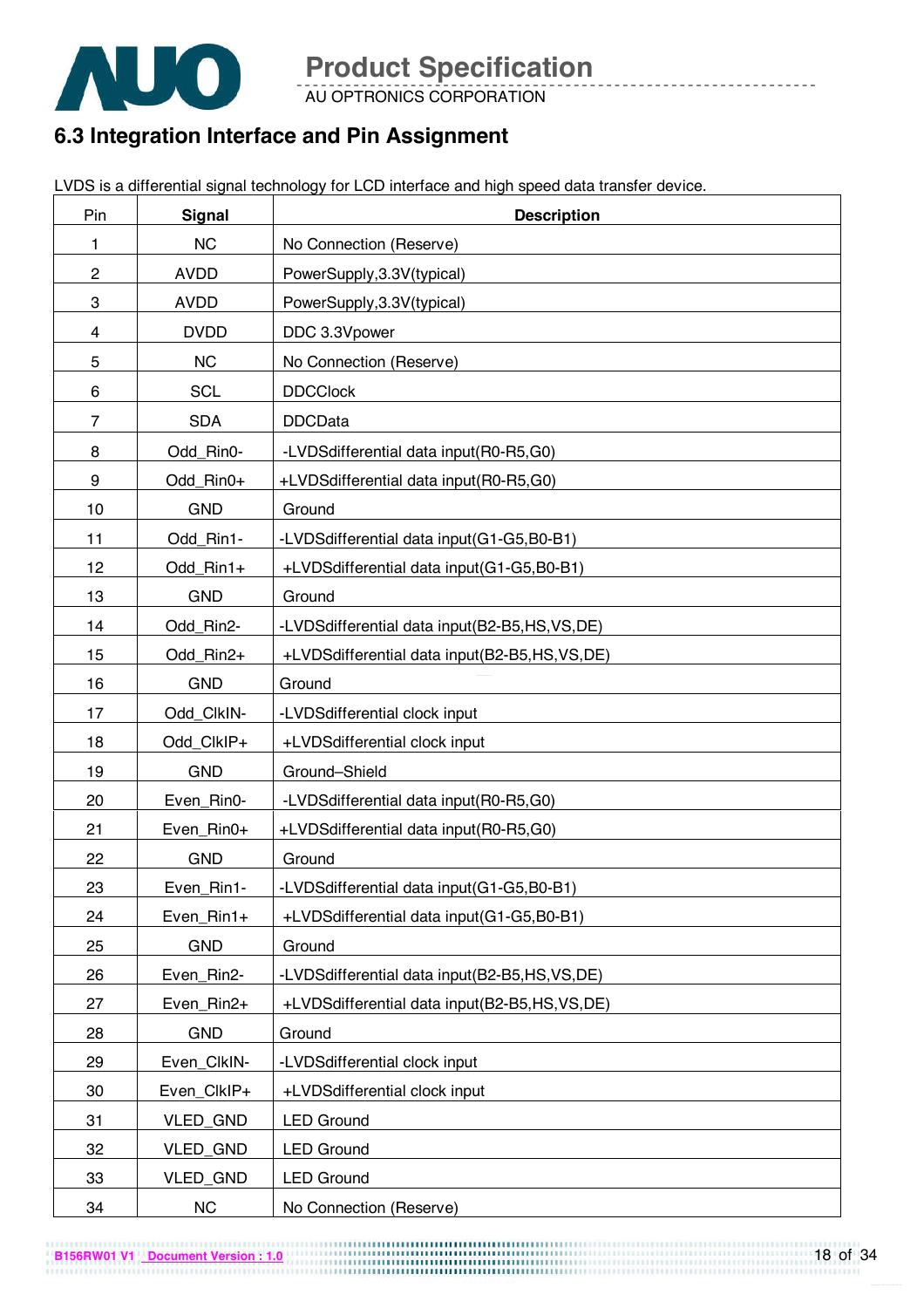

AU OPTRONICS CORPORATION

| 35 | <b>PWM</b> | System PWM Signal Input     |
|----|------------|-----------------------------|
| 36 | LED EN     | LED enable pin(+3.3V Input) |
| 37 | NC.        | No Connection (Reserve)     |
| 38 | VLED       | LED Power Supply 6V-21V     |
| 39 | VLED       | LED Power Supply 6V-21V     |
| 40 | VLED       | LED Power Supply 6V-21V     |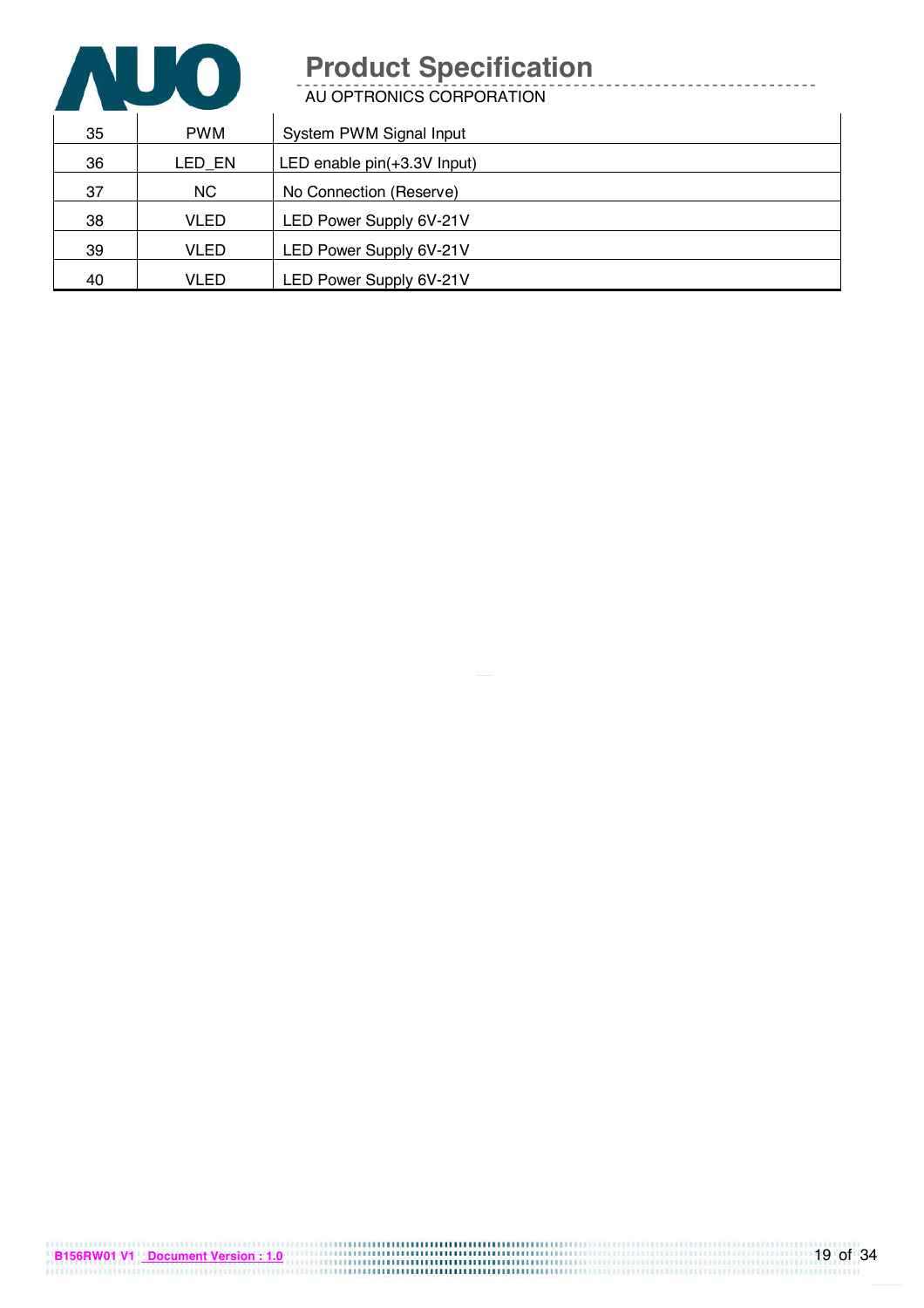

AU OPTRONICS CORPORATION



Note2: Input signals shall be low or High-impedance state when VDD is off.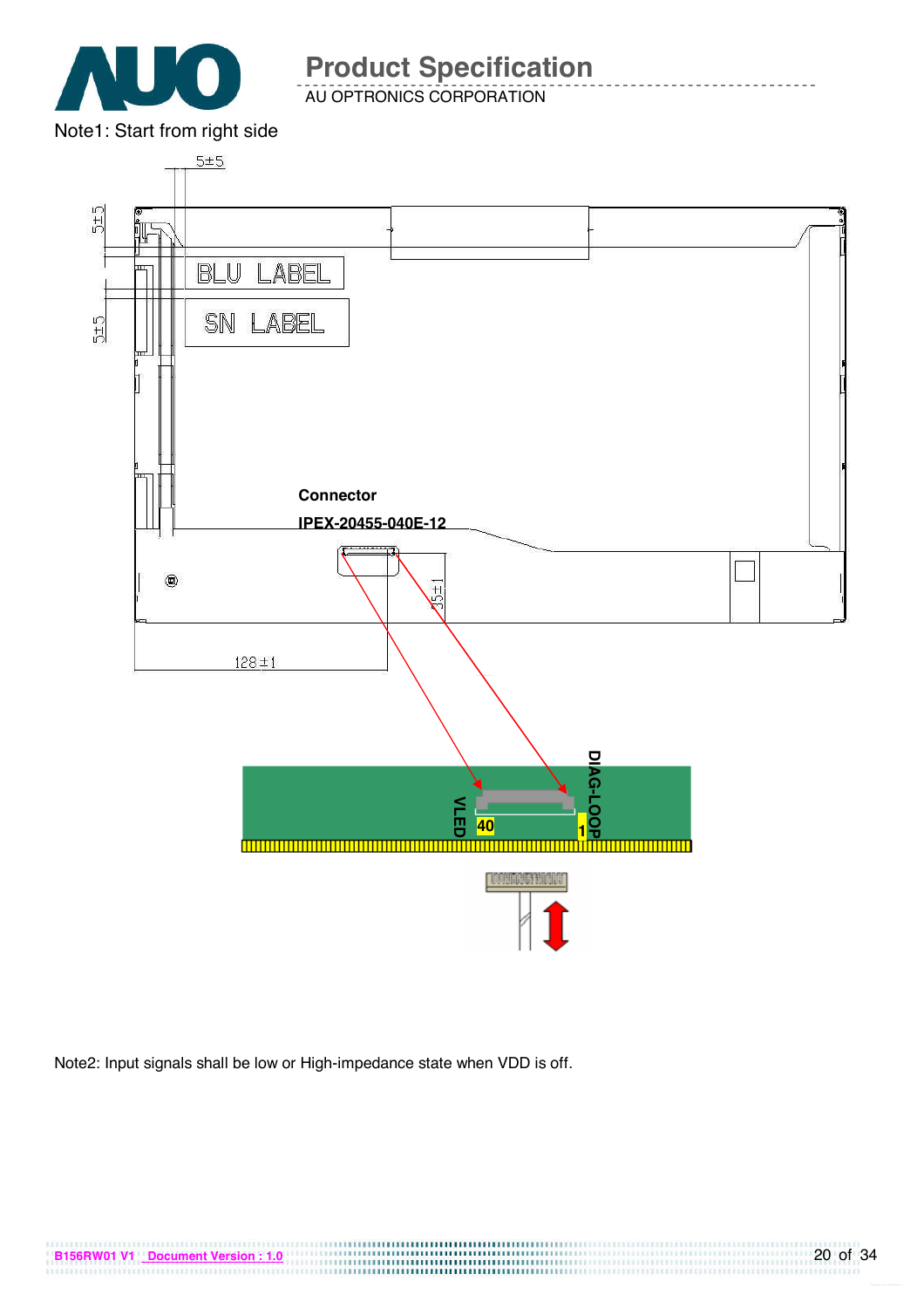

### AU OPTRONICS CORPORATION

internal circuit of LVDS inputs are as following.

The module uses a 100ohm resistor between positive and negative data lines of each receiver input

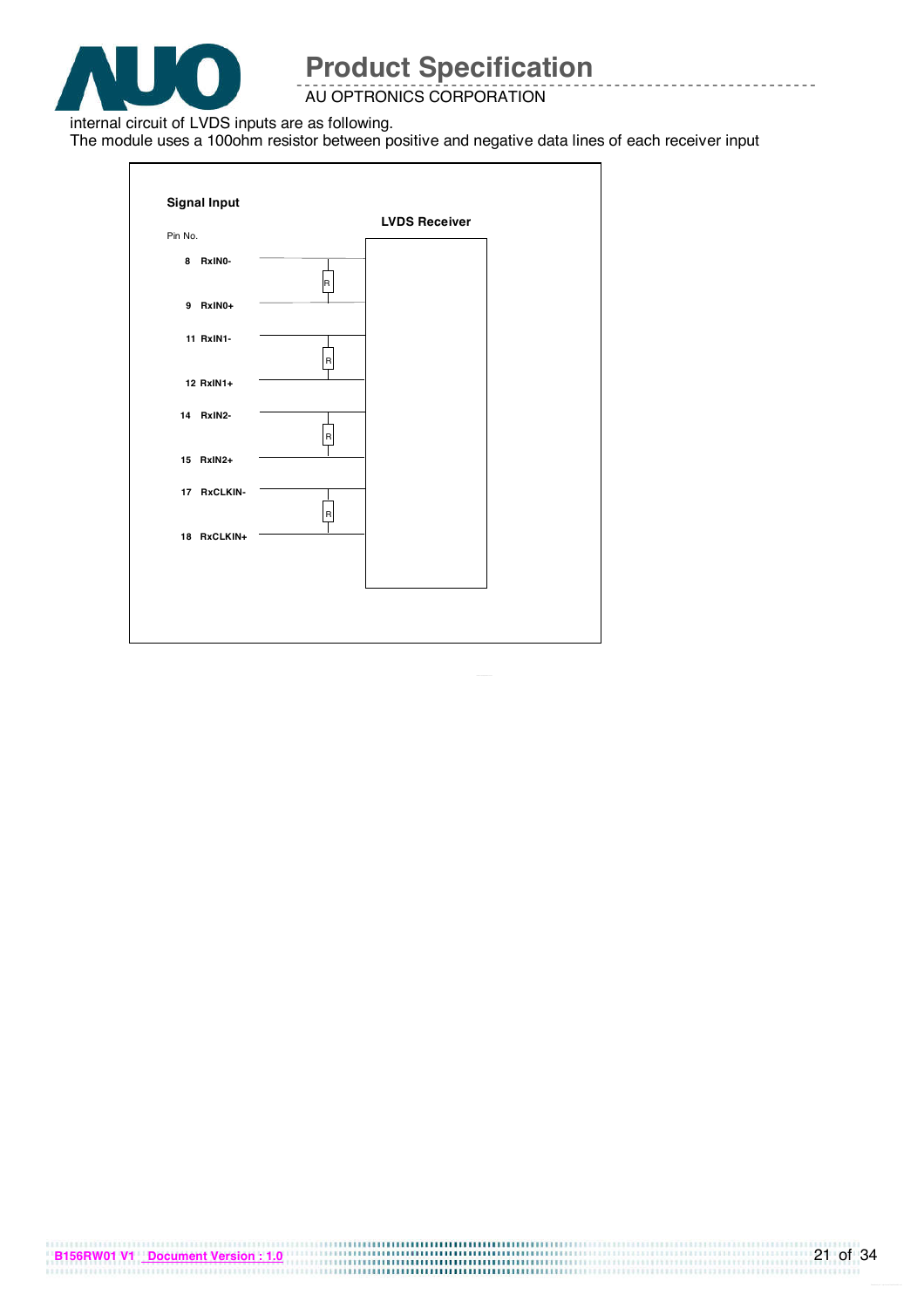

AU OPTRONICS CORPORATION **Product Specification** 

### **6.4 Interface Timing**

### **6.4.1 Timing Characteristics**

Basically, interface timings should match the 1600x900 /60Hz manufacturing guide line timing.

|                   | <b>Parameter</b>       | Symbol<br>Min.<br>Max.<br>Typ. |                            |            |                             | Unit |  |
|-------------------|------------------------|--------------------------------|----------------------------|------------|-----------------------------|------|--|
|                   | <b>Frame Rate</b>      | $\blacksquare$                 | 60<br>50<br>$\blacksquare$ |            |                             |      |  |
|                   | <b>Clock frequency</b> | $1/T_{\text{Clock}}$           | 59.4<br>72                 |            |                             |      |  |
|                   | <b>Period</b>          | ${\bf T}_{\rm V}$              | 908                        | 916        | 2047                        |      |  |
| <b>Vertical</b>   | <b>Active</b>          | T <sub>VD</sub>                |                            | $T_{Line}$ |                             |      |  |
| <b>Section</b>    | <b>Blanking</b>        | $T_{VB}$                       | 8                          | 16         | $\blacksquare$              |      |  |
|                   | <b>Period</b>          | $\mathsf{T}_\mathsf{H}$        | 830                        | 1080       | 2047                        |      |  |
| <b>Horizontal</b> | <b>Active</b>          | $T_{HD}$                       |                            | 800        | $\mathbf{T}_{\text{Clock}}$ |      |  |
| <b>Section</b>    | <b>Blanking</b>        | $\mathsf{T}_{\mathsf{HB}}$     | 30                         | 280        |                             |      |  |

Note : DE mode only

### **6.4.2 Timing diagram**

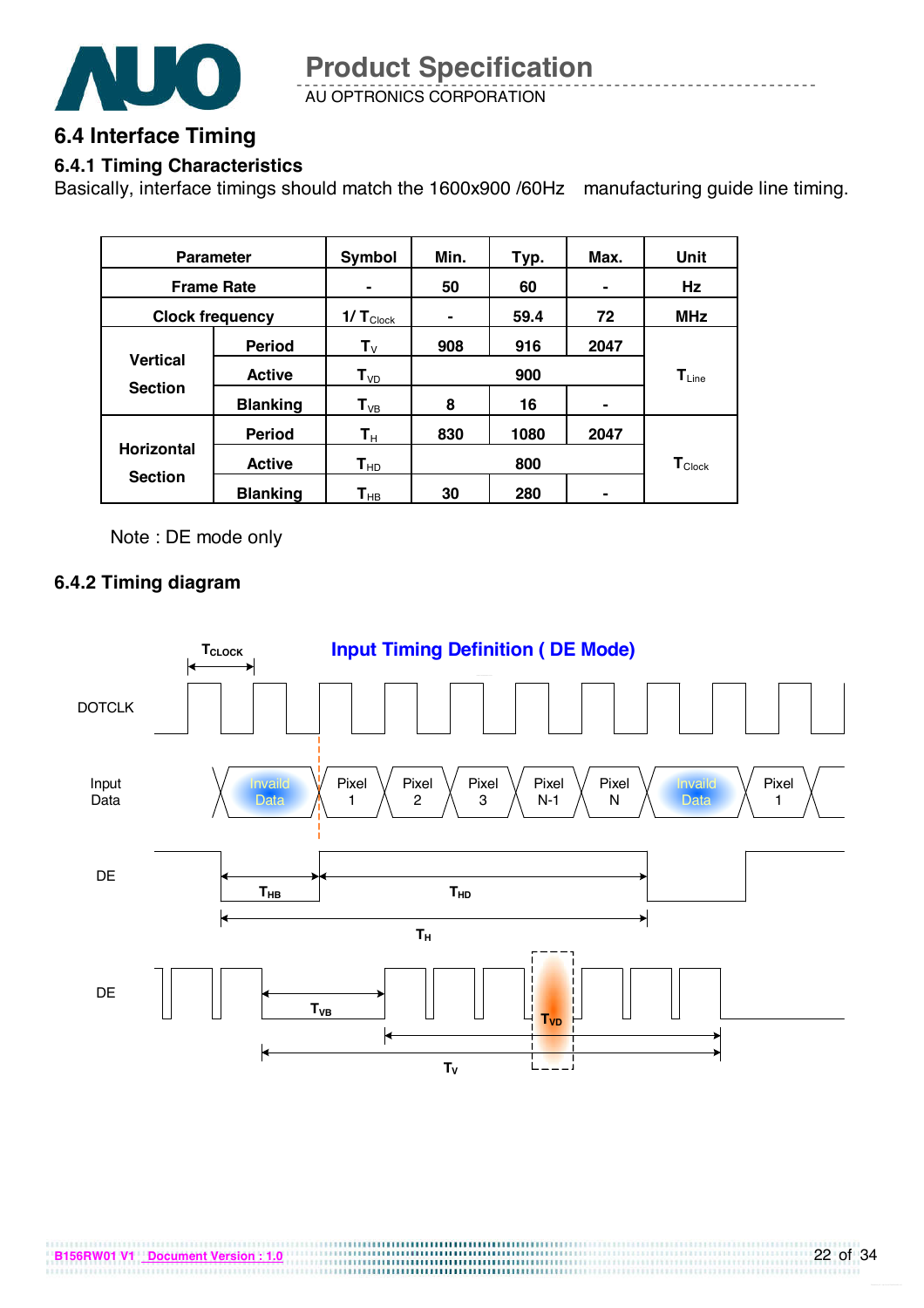

### **6.5 Power ON/OFF Sequence**

Power on/off sequence is as follows. Interface signals and LED on/off sequence are also shown in the chart. Signals from any system shall be Hi-Z state or low level when VDD is off



| <b>Power Sequence Timing</b> |              |              |                |    |  |  |  |
|------------------------------|--------------|--------------|----------------|----|--|--|--|
|                              | <b>Value</b> |              |                |    |  |  |  |
| <b>Parameter</b>             | Min.         | <b>Units</b> |                |    |  |  |  |
| T1                           | 0.5          |              | 10             |    |  |  |  |
| T <sub>2</sub>               | $\bf{0}$     | -            | 50             |    |  |  |  |
| T <sub>3</sub>               | 200          |              | $\blacksquare$ |    |  |  |  |
| <b>T4</b>                    | 0.5          |              | 10             |    |  |  |  |
| T <sub>5</sub>               | 10           |              |                |    |  |  |  |
| T <sub>6</sub>               | 10           |              |                |    |  |  |  |
| <b>T7</b>                    | $\bf{0}$     |              |                | ms |  |  |  |
| T <sub>8</sub>               | 10           |              |                |    |  |  |  |
| T9                           | 0            | -            | 10             |    |  |  |  |
| <b>T10</b><br>200            |              |              |                |    |  |  |  |
| <b>T11</b>                   | 0.5          | 50           |                |    |  |  |  |
| T12                          | $\bf{0}$     |              |                |    |  |  |  |
| T <sub>13</sub>              | 400          |              |                |    |  |  |  |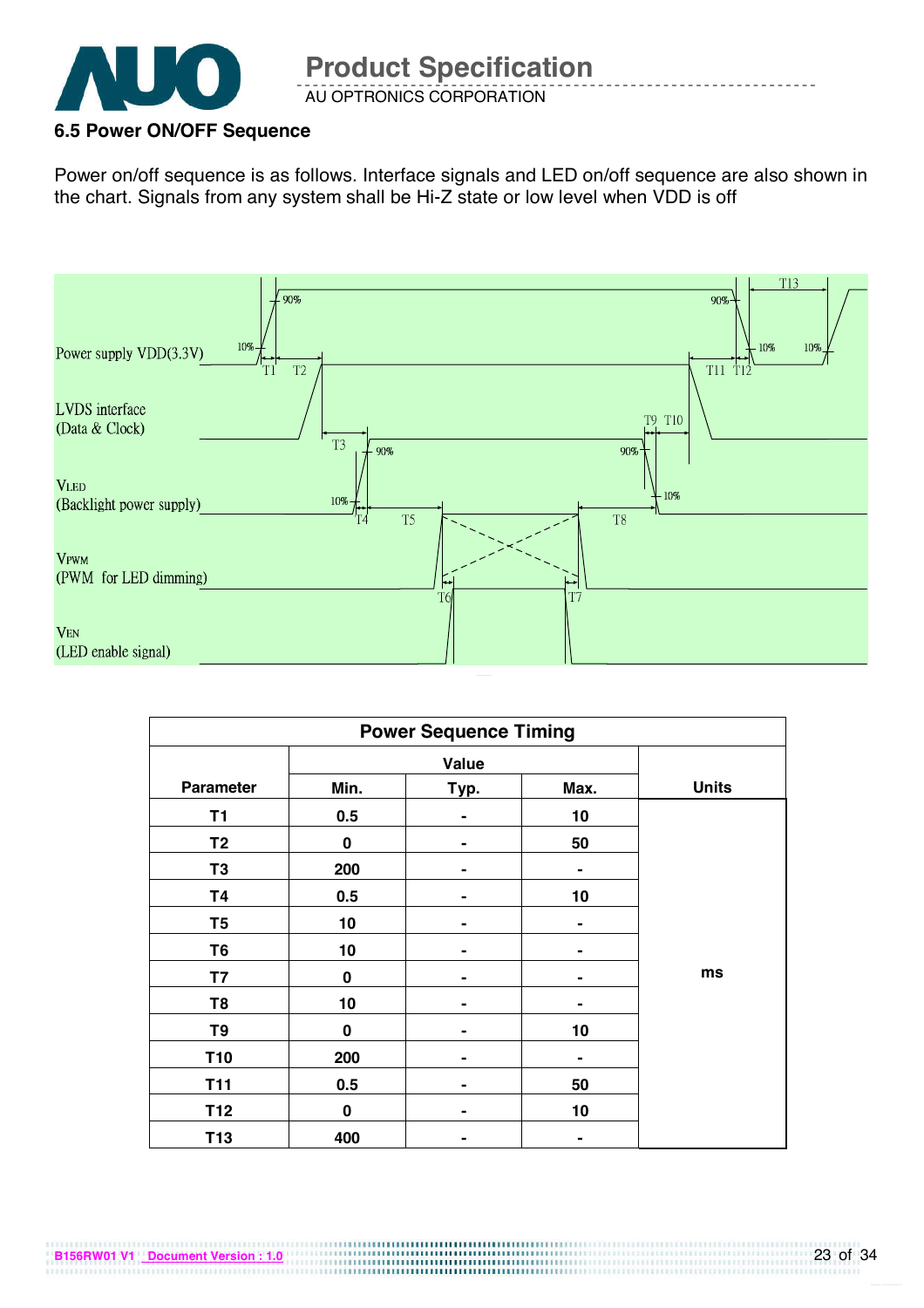

AU OPTRONICS CORPORATION

## **7. Connector Description**

Physical interface is described as for the connector on module.

These connectors are capable of accommodating the following signals and will be following components.

## **7.1 TFT LCD Module**

| <b>Connector Name / Designation</b> | <b>For Signal Connector</b>      |
|-------------------------------------|----------------------------------|
| Manufacturer                        | <b>IPEX</b> or compatible        |
| Type / Part Number                  | IPEX-20455-040E-12 or compatible |
| <b>Mating Housing/Part Number</b>   | IPEX-20453-040T-11 or compatible |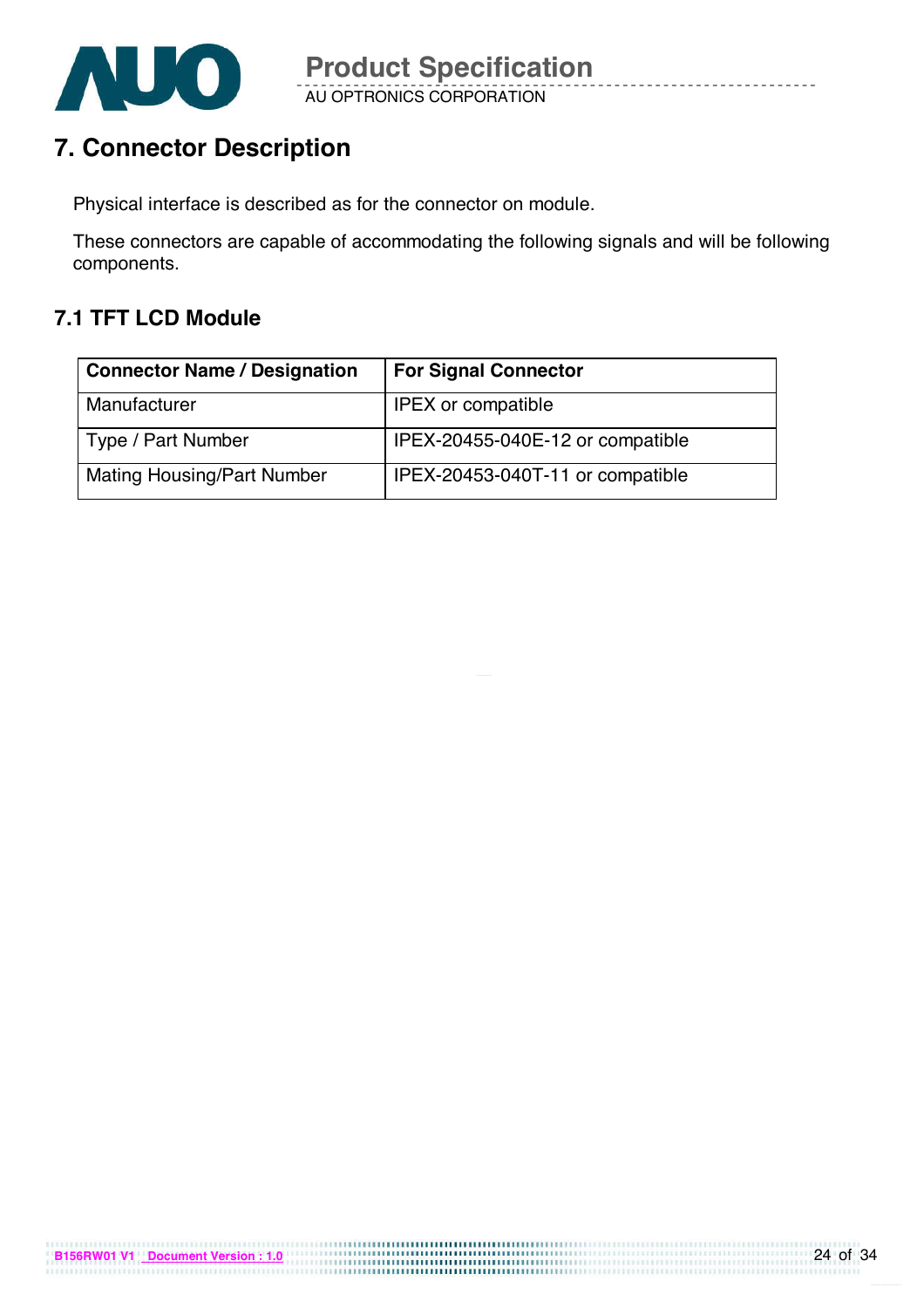

## **8. LED Driving Specification**

### **8.1 Connector Description**

It is a intergrative interface and comibe into LVDS connector. The type and mating refer to section 7.

## **8.2 Pin Assignment**

Ref. to 6.3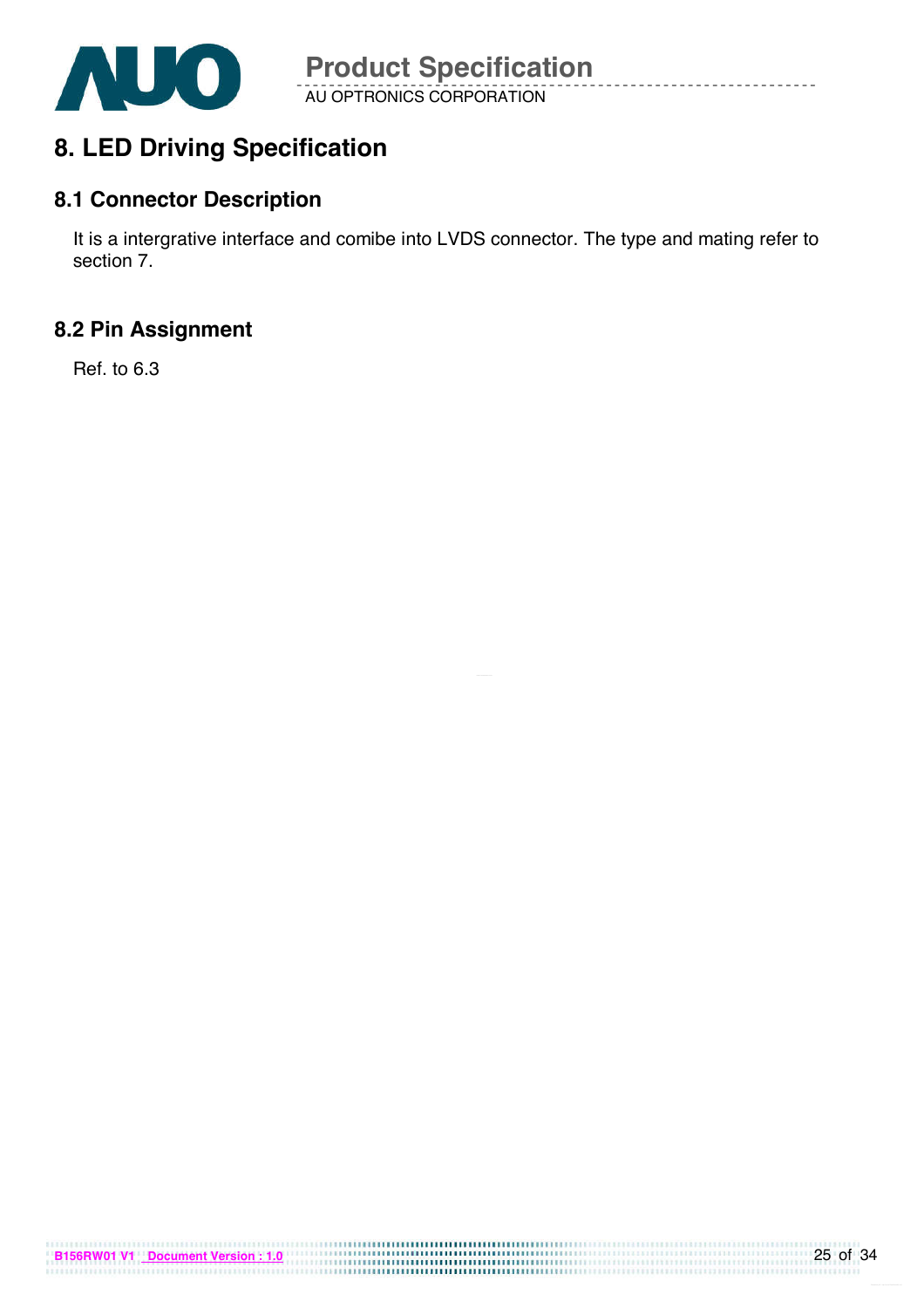

## **9. Vibration and Shock Test**

### **9.1 Vibration Test**

**Test Spec:** 

- **•** Test method: Non-Operation
- **•** Acceleration: 1.5 G
- Frequency: 10 500Hz Random
- Sweep: 30 Minutes each Axis (X, Y, Z)

## **9.2 Shock Test Spec:**

**Test Spec:** 

- **•** Test method: Non-Operation
- ! Acceleration: 220 G , Half sine wave
- Active time: 2 ms
- Pulse: X, Y, Z .one time for each side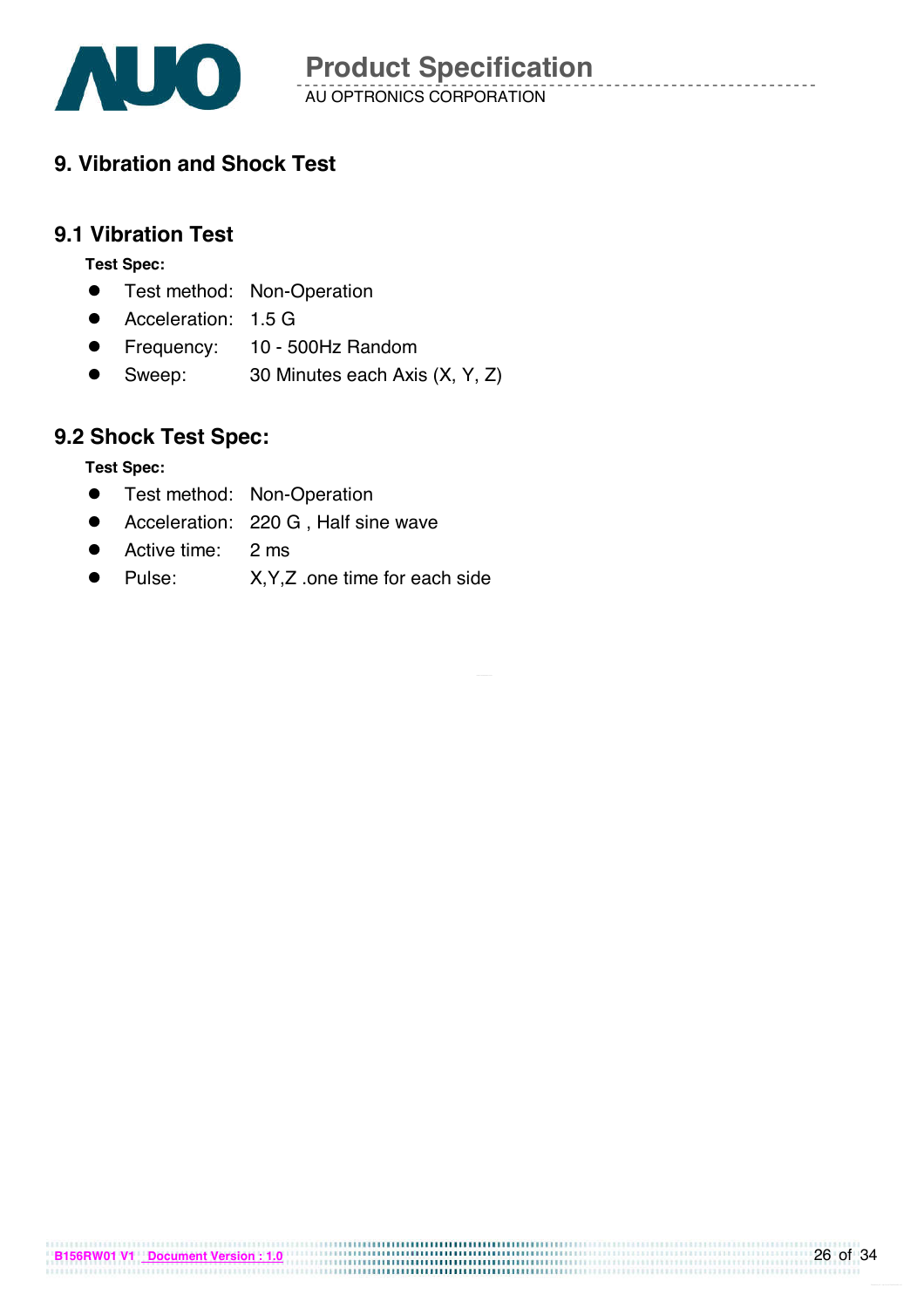

AU OPTRONICS CORPORATION **Product Specification** 

### **10. Reliability**

| <b>Items</b>                                | <b>Required Condition</b>                       | <b>Note</b> |
|---------------------------------------------|-------------------------------------------------|-------------|
| <b>Temperature</b><br><b>Humidity Bias</b>  | Ta= 40°C, 90%RH, 300h                           |             |
| <b>High Temperature</b><br><b>Operation</b> | Ta= 50°C, Dry, 300h                             |             |
| <b>Low Temperature</b><br><b>Operation</b>  | Ta= 0°C, 300h                                   |             |
| <b>High Temperature</b><br><b>Storage</b>   | Ta= 60°C, 35%RH, 300h                           |             |
| <b>Low Temperature</b><br><b>Storage</b>    | Ta= -20°C, 50%RH, 250h                          |             |
| <b>Thermal Shock</b><br>Test                | Ta=-20°Cto 60°C, Duration at 30 min, 100 cycles |             |
| <b>ESD</b>                                  | Contact : ±8 KV                                 | Note 1      |
|                                             | lAir : ±15 KV                                   |             |

**Note1:** According to EN 61000-4-2 , ESD class B: Some performance degradation allowed. No data lost

. Self-recoverable. No hardware failures.

**Remark:** MTBF (Excluding the LED): 30,000 hours with a confidence level 90%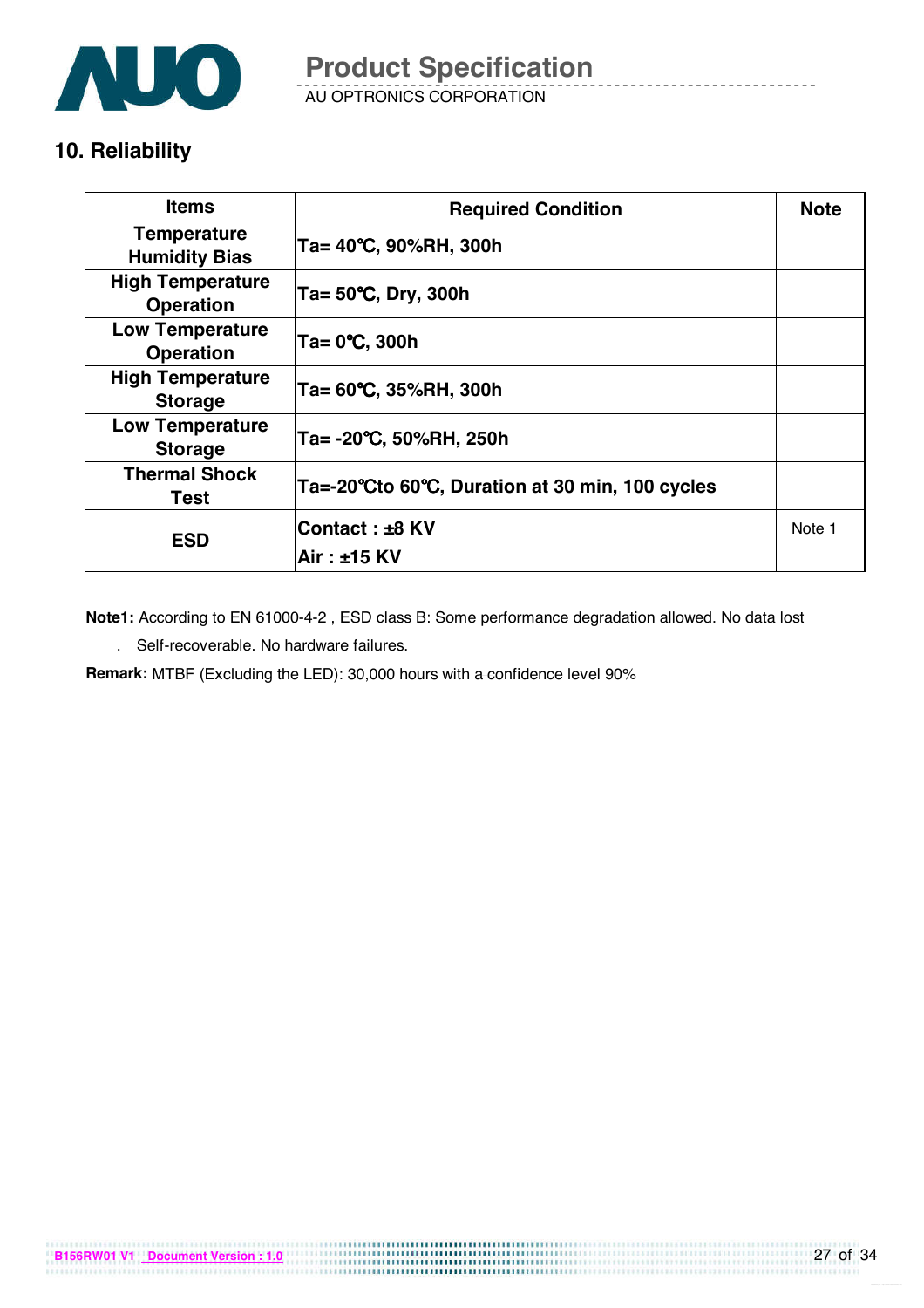

AU OPTRONICS CORPORATION

### **11. Mechanical Characteristics**

### **11.1 LCM Outline Dimension**

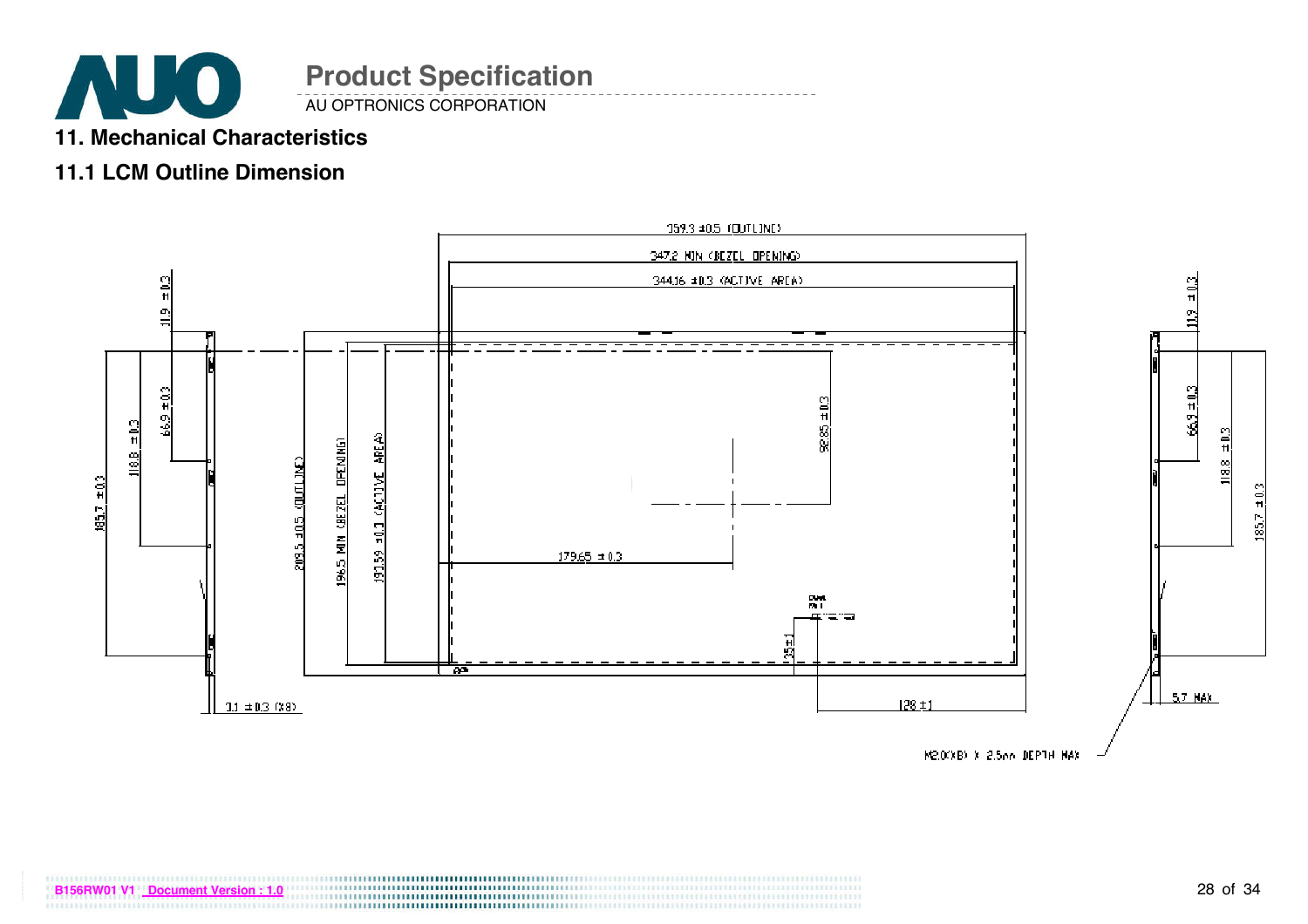

AU OPTRONICS CORPORATION



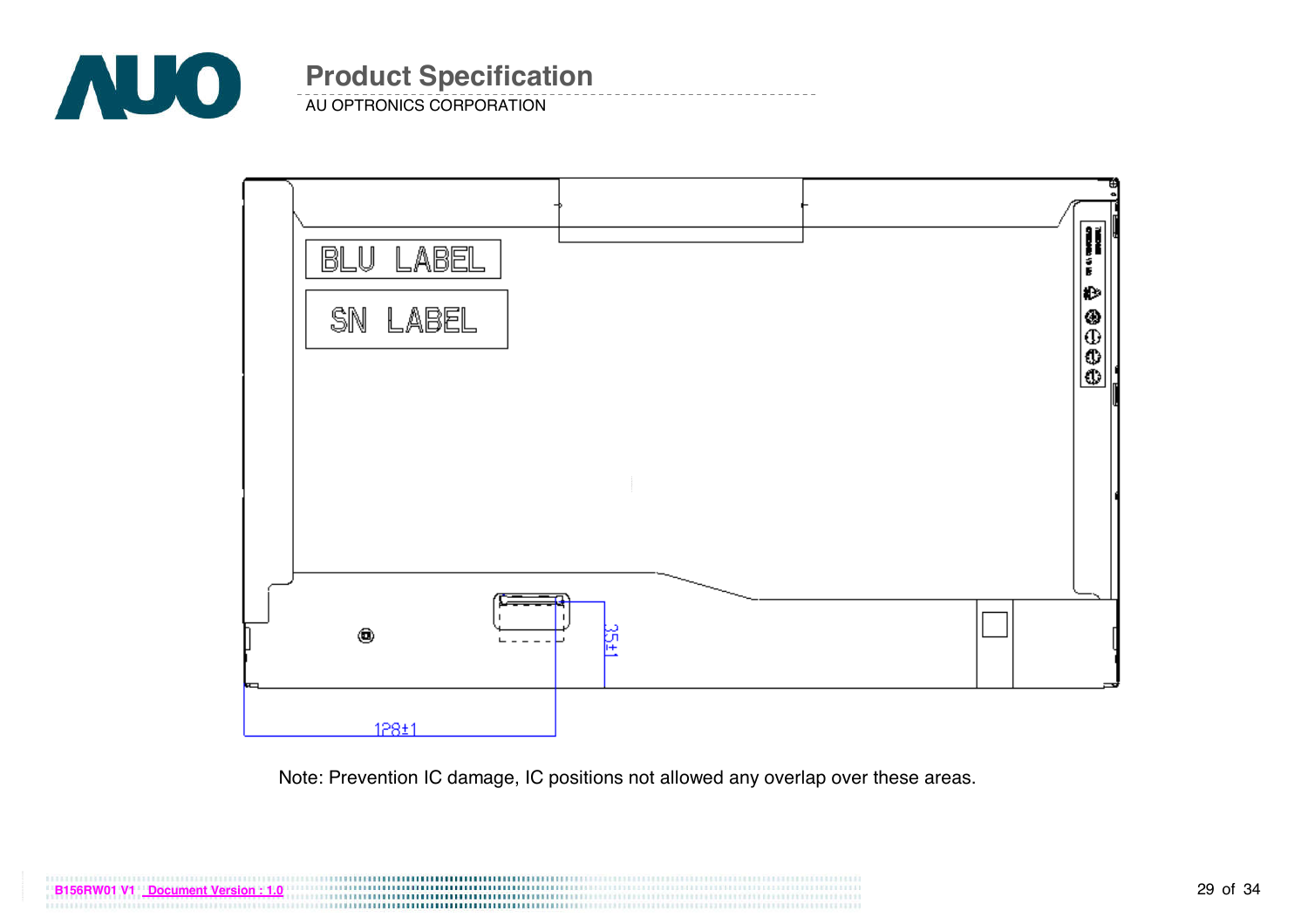

AU OPTRONICS CORPORATION

## **11.2 Screw Hole Depth and Center Position**

Screw hole depth, from side surface = 2.5 mm Max. (See drawing)

Screw hole center location, from front surface =  $3.1 \pm 0.3$ mm (See drawing) Screw Torque: Maximum 2.5 kgf-cm

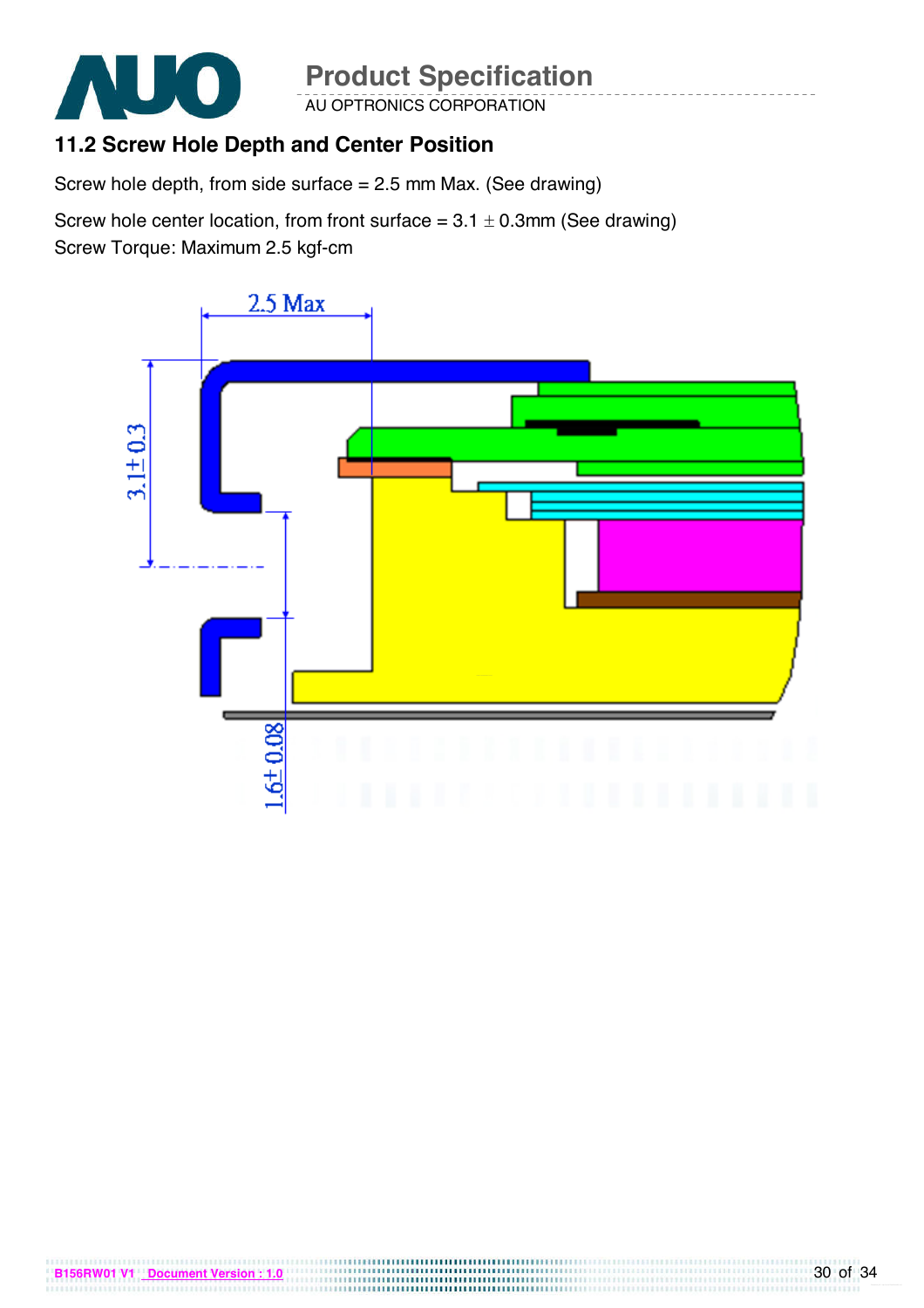

**12. Shipping and Package**

## **12.1 Shipping Label Format**

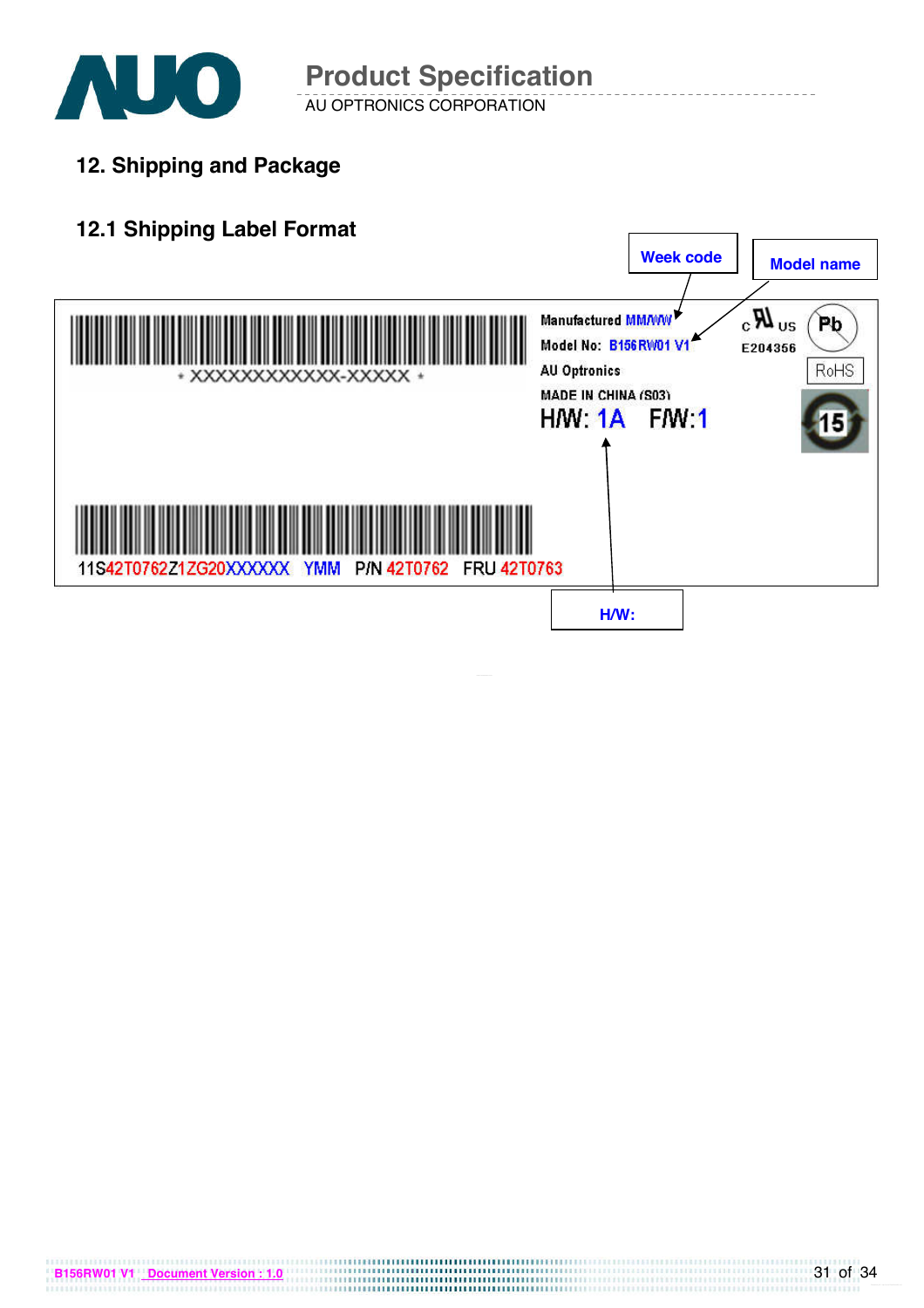

AU OPTRONICS CORPORATION

### **12.2 Carton package**

The outside dimension of carton is  $455(L)$ mm  $\times$   $380(W)$ mm  $\times$   $355(H)$ mm



## **12.3 Shipping package of palletizing sequence**



Note : Limit of box palletizing = Max 3 layers<br>(ship and stock conditions)  $\,$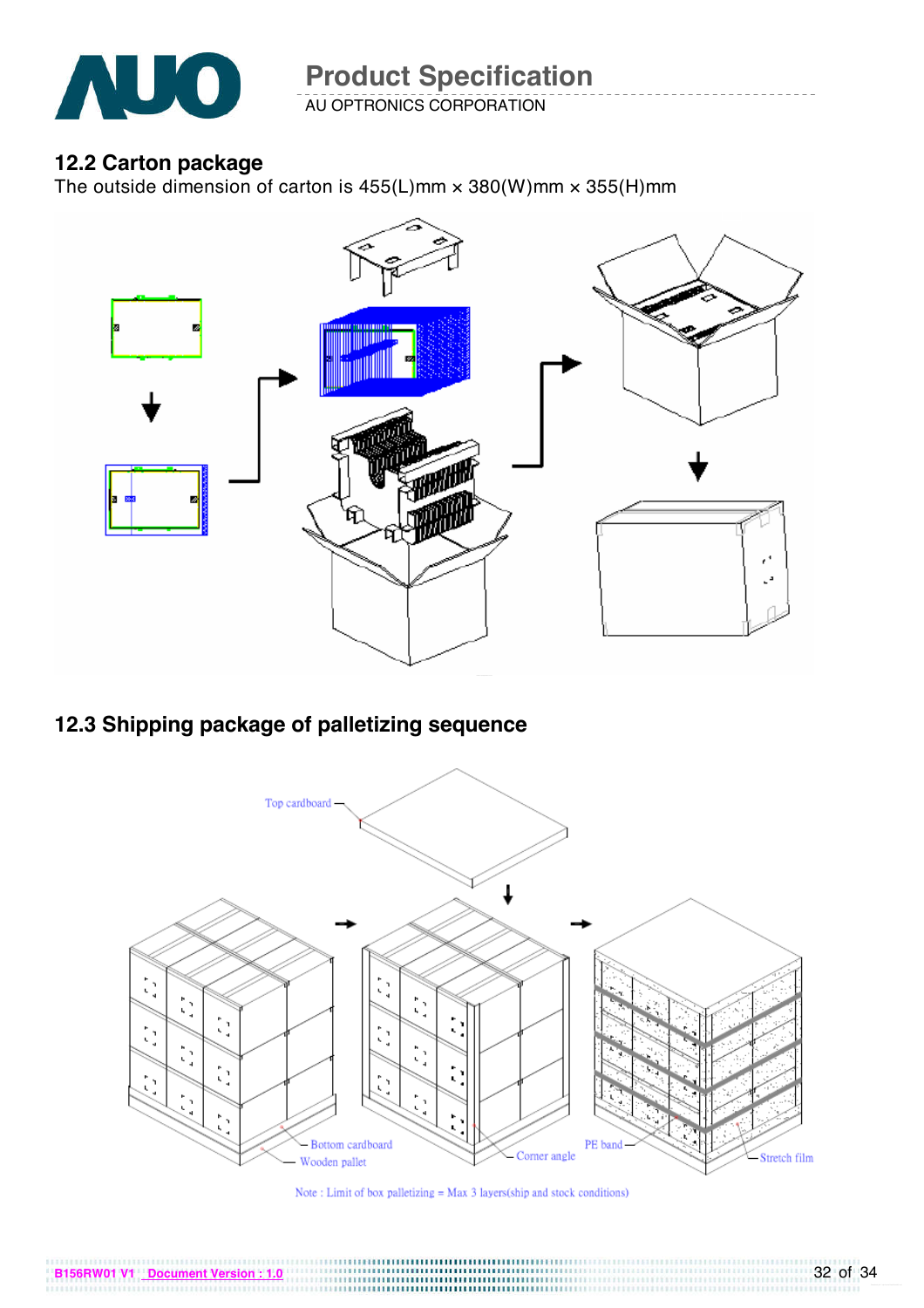

AU OPTRONICS CORPORATION

## **13. Appendix: EDID description (TBD)**

| Byte#          | Byte#          | <b>Field Name and Comments</b>                    | Value             | Remarks              | Value     | Value            | Value          | Remarks                                                                                                                       |
|----------------|----------------|---------------------------------------------------|-------------------|----------------------|-----------|------------------|----------------|-------------------------------------------------------------------------------------------------------------------------------|
| (decimal)      | (HEX)          |                                                   | (HEX)             |                      | (Hex)     | (Decimal)        | (Binary)       |                                                                                                                               |
| 0              | 00             | Header                                            | $00\,$            | EDID VESA Spec Fixed | 00        | $\overline{0}$   | 00000000       |                                                                                                                               |
| $\mathbf{1}$   | 01             | Header                                            | FF                | EDID VESA Spec Fixed | FF        | 255              | 11111111       |                                                                                                                               |
| $\overline{2}$ | 02             | Header                                            | FF                | EDID VESA Spec Fixed | FF        | 255              | 11111111       |                                                                                                                               |
| 3              | 03             | Header                                            | FF                | EDID VESA Spec Fixed | FF        | 255              | 11111111       |                                                                                                                               |
| 4              | 04             | Header                                            | FF                | EDID VESA Spec Fixed | FF        | 255              | 11111111       |                                                                                                                               |
| 5              | 05             | Header                                            | FF                | EDID VESA Spec Fixed | FF        | 255              | 11111111       |                                                                                                                               |
| 6              | 06             | Header                                            | FF                | EDID VESA Spec Fixed | FF        | 255              | 11111111       |                                                                                                                               |
| $\overline{t}$ | 07             | Header                                            | $\boldsymbol{00}$ | EDID VESA Spec Fixed | 00        | $\theta$         | 00000000       |                                                                                                                               |
|                |                |                                                   |                   |                      |           |                  |                |                                                                                                                               |
| 8              | 08             | ID Manufacturer Name                              | #N/A              |                      | 30        | 48               | 00110000       | LEN                                                                                                                           |
| 9              | 09             |                                                   | #N/A              |                      | <b>AE</b> | 174              | 10101110       |                                                                                                                               |
| 10             | 0A             | ID Product Code                                   | #N/A              |                      | B1        | 177              | 10110001       | 15.6"W 16:9 HD+ 1600x900 LED B/L                                                                                              |
| 11             | 0B             |                                                   | #N/A              |                      | 40        | 64               | 01000000       |                                                                                                                               |
| 12             | 0 <sup>C</sup> |                                                   | $00\,$            | not used             | 00        | $\bf{0}$         | 00000000       |                                                                                                                               |
| 13             | 0D             | ID Serial Number (32-bit serial number)           | $00\,$            | not used             | 00        | $\mathbf{0}$     | 00000000       | #0                                                                                                                            |
| 14             | 0E             |                                                   | $00\,$            | not used             | 00        | $\boldsymbol{0}$ | 00000000       |                                                                                                                               |
| 15             | 0F             |                                                   | 00                | not used             | 00        | $\bf{0}$         | 00000000       |                                                                                                                               |
| 16             | 10             | Week of Manufacture                               |                   |                      | 01        | $\mathbf{1}$     | 00000001       | I weeks                                                                                                                       |
| 17             | 11             | Year of Manufacture                               |                   |                      | 12        | 18               | 00010010       | 2008 years                                                                                                                    |
| 18             | 12             | EDID Structure version                            | 01                |                      | 01        | $\overline{1}$   | 00000001       |                                                                                                                               |
| 19             | 13             | <b>EDID Revision</b>                              | 03                | Ver. 1.3             | 03        | 3                | 00000011       | Ver. 1.3                                                                                                                      |
| 20             | 14             | Video Input Definition                            | 80                | Digital              | 80        | 128              | 10000000       | Digital                                                                                                                       |
| 21             | 15             | Max H Image Size(cm)                              |                   |                      | 22        | 34               | 00100010       | 34cm                                                                                                                          |
| 22             | 16             | Max V Image Size(cm)                              |                   |                      | 13        | 19               | 00010011       | 19cm                                                                                                                          |
| 23             | 17             | Display gamma (gamma x 100)-100                   | 78                | 2.2                  | 78        | 120              | 01111000       | 2.20                                                                                                                          |
|                |                |                                                   |                   |                      |           |                  |                | Standby , Suspend , Active Off/Very Low Power , RGB                                                                           |
| 24             | 18             | Feature support(DPMS)                             | EA                | Lenovo Spec fixed    | EA        | 234              | 11101010       | color display , Preferred Timing Mode                                                                                         |
| 25             | 19             | Red/Green Low Bits                                |                   |                      | C9        | 201              | 11001001       |                                                                                                                               |
| 26             | 1A             | Blue/White Low Bits                               |                   |                      | 95        | 149              | 10010101       |                                                                                                                               |
| 27             | 1B             | Redx                                              |                   |                      | 9E        | 158              | 10011110 0.620 |                                                                                                                               |
|                |                |                                                   |                   |                      |           |                  |                |                                                                                                                               |
| 28             | 1C             | Red y                                             |                   |                      | 57        | 87               | 01010111       | 0.340                                                                                                                         |
| 29             | 1D             | Green x                                           |                   |                      | 54        | 84               | 01010100 0.330 |                                                                                                                               |
| 30             | 1E             | Green y                                           |                   |                      | 92        | 146              | 10010010 0.571 |                                                                                                                               |
| 31             | 1F             | Blue x                                            |                   |                      | 26        | 38               | 00100110 0.150 |                                                                                                                               |
| 32             | 20             | <b>Blue y</b>                                     |                   |                      | 0F        | 15               | 00001111       | 0.060                                                                                                                         |
| 33             | 21             | White x                                           |                   |                      | 50        | 80               | 01010000 0.313 |                                                                                                                               |
| 34             | 22             | White y                                           |                   |                      | 54        | 84               | 01010100       | 0.329                                                                                                                         |
| 35             | 23             | Established Timing 1                              | 00                | Lenovo Spec fixed    | 00        | $\mathbf 0$      | 00000000       |                                                                                                                               |
| 36             | 24             | Established Timing 2                              | $00\,$            | Lenovo Spec fixed    | 00        | $\mathbf 0$      | 00000000       |                                                                                                                               |
| 37             | 25             | Manufacturer's Timings                            | 00                |                      | 00        | $\overline{0}$   | 00000000       |                                                                                                                               |
| 38             | 26             | Standard Timing Identification #1                 | 01                | Lenovo Spec fixed    | 01        | $\mathbf{1}$     | 00000001       |                                                                                                                               |
| 39             | 27             |                                                   | 01                | Lenovo Spec fixed    | 01        | $\mathbf{1}$     | 00000001       |                                                                                                                               |
| 40             | 28             | Standard Timing Identification #2                 | 01                | Lenovo Spec fixed    | 01        | $\mathbf{1}$     | 00000001       |                                                                                                                               |
| 41             | 29             |                                                   | 01                | Lenovo Spec fixed    | 01        | $\mathbf{1}$     | 00000001       |                                                                                                                               |
| 42             | 2Α             |                                                   |                   |                      | 01        | $\mathbf{1}$     | 00000001       |                                                                                                                               |
| 43             | 2B             | Standard Timing Identification #3                 |                   |                      | 01        | $\mathbf{1}$     | 00000001       |                                                                                                                               |
| 44             | 2C             |                                                   |                   |                      | 01        | $\mathbf{1}$     | 00000001       |                                                                                                                               |
| 45             | 2D             | Standard Timing Identification #4                 |                   |                      | 01        | $\mathbf{1}$     | 00000001       |                                                                                                                               |
| 46             | 2E             |                                                   |                   |                      | 01        | 1                | 00000001       |                                                                                                                               |
| 47             | 2F             | Standard Timing Identification #5                 |                   |                      | 01        | $\mathbf{1}$     | 00000001       |                                                                                                                               |
| 48             | 30             |                                                   |                   |                      | 01        | $\mathbf{1}$     | 00000001       |                                                                                                                               |
| 49             | 31             | Standard Timing Identification #6                 |                   |                      | 01        | $\mathbf{1}$     | 00000001       |                                                                                                                               |
| 50             | 32             |                                                   |                   |                      | 01        | $\mathbf{1}$     | 00000001       |                                                                                                                               |
| 51             | 33             | Standard Timing Identification #7                 |                   |                      | 01        | $\mathbf{1}$     | 00000001       |                                                                                                                               |
| 52             | 34             |                                                   |                   |                      | 01        | $\mathbf{1}$     | 00000001       |                                                                                                                               |
| 53             | 35             | Standard Timing Identification #8                 |                   |                      | 01        | $\mathbf{1}$     | 00000001       |                                                                                                                               |
| 54             | 36             | Pixel Clock/10,000 (LSB)                          |                   |                      | 68        | 104              | 01101000       |                                                                                                                               |
| 55             | 37             |                                                   |                   |                      | 29        | 41               | 00101001       | 06MHz (Refresh rate 60.22 Hz)                                                                                                 |
|                |                | Pixel Clock/10,000 (MSB) /                        |                   |                      |           |                  |                |                                                                                                                               |
| 56             | 38             | Horizontal Active                                 |                   |                      | 40        | 64               | 01000000       | 1600 pixels                                                                                                                   |
| 57             | 39             | Horizontal Blanking                               |                   |                      | 4A        | 74               | 01001010       | 330 pixels                                                                                                                    |
| 58             | 3A             | Horizontal Active : Horizontal Blanking           |                   |                      | 61        | 97               | 01100001       |                                                                                                                               |
| 59             | 38             | Vertical Active                                   |                   |                      | 84        | 132              | 10000100       | 900 lines                                                                                                                     |
| 60             | 3C             | Vertical Blanking                                 |                   |                      | 0C        | 12               | 00001100       | 12 lines                                                                                                                      |
| 61             | 3D             | Vertical Active : Vertical Blanking               |                   |                      | 30        | 48               | 00110000       |                                                                                                                               |
| 62             | 3E             | Horizontal Sync. Offset                           |                   |                      | 40        | 64               | 01000000       | 64 pixels                                                                                                                     |
| 63             | 3F             | Horizontal Sync Pulse Width                       |                   |                      | 2A        | 42               | 00101010       | 42 pixels                                                                                                                     |
| 64             | 40             | Vertical Sync Offset : Sync Width                 |                   |                      | 33        | 51               | 00110011       | 3 lines / 3 lines                                                                                                             |
| 65             | 41             | Horizontal Vertical Sync Offset/Width upper 2bits |                   |                      | $00\,$    | $\mathbf 0$      | 00000000       |                                                                                                                               |
| 66             | 42             | Horizontal Image Size                             |                   |                      | 58        | 88               | 01011000       | 344 mm                                                                                                                        |
| 67             | 43             | Vertical Image Size                               |                   |                      | C1        | 193              | 11000001       | 193 mm                                                                                                                        |
| 68             | 44             | Horizontal & Vertical Image Size                  |                   |                      | 10        | 16               | 00010000       |                                                                                                                               |
| 69             | 45             | Horizontal Border                                 |                   |                      | $00\,$    | $\mathbf 0$      | 00000000       | 0 pixels                                                                                                                      |
| 70             | 46             | Vertical Border                                   |                   |                      | $00\,$    | $\mathbf{0}$     | 00000000       | 0 lines                                                                                                                       |
| 71             | 47             | Flags                                             |                   |                      | 18        | 24               | 00011000       | Von-interlaced , Normal display, no stereo , Digital<br>separate, Vertical Polarity Negative, Horizontal<br>Polarity Negative |